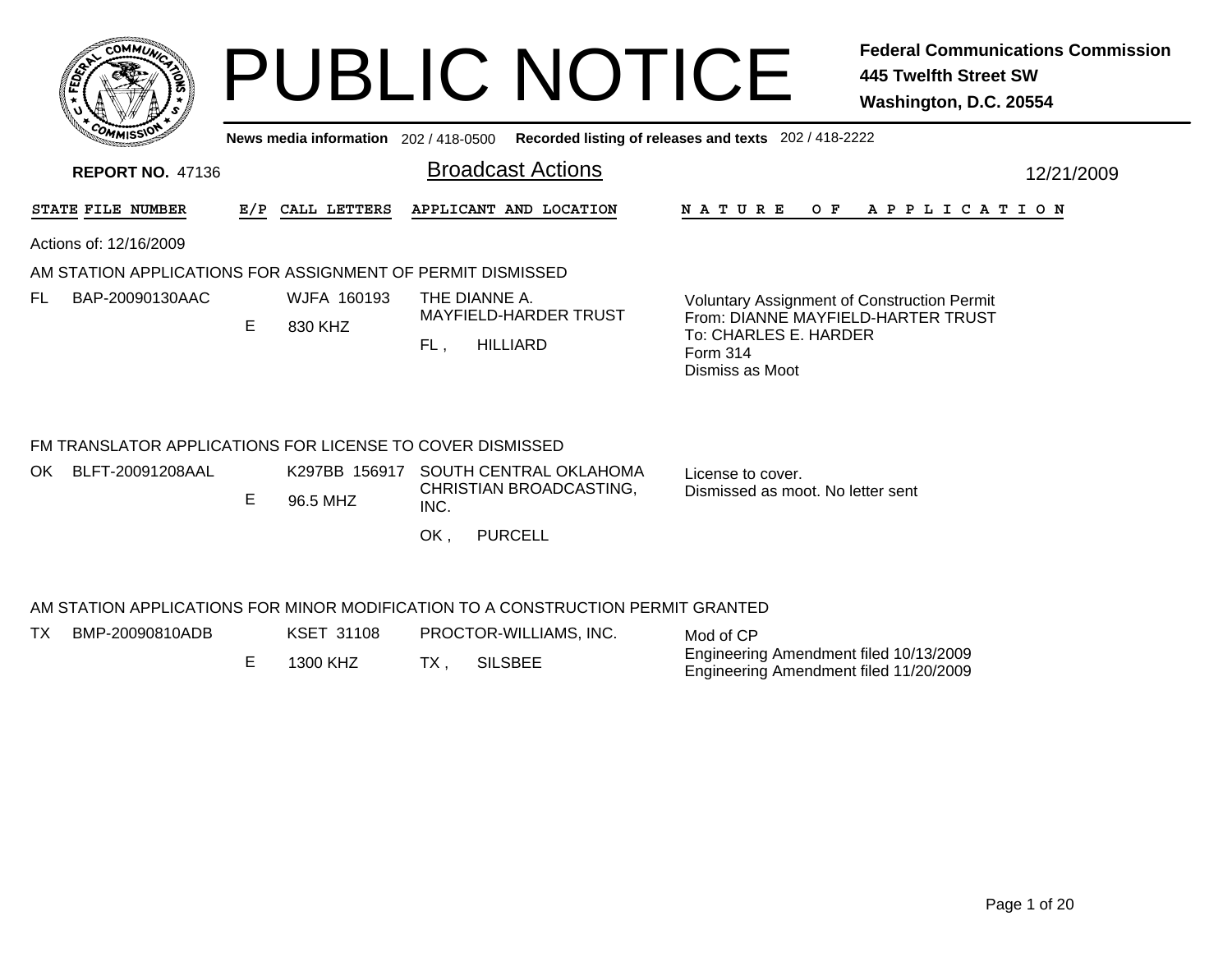|                                                                                 |   |                                       | <b>PUBLIC NOTICE</b>                                                                | <b>Federal Communications Commission</b><br><b>445 Twelfth Street SW</b><br>Washington, D.C. 20554                                                                                       |
|---------------------------------------------------------------------------------|---|---------------------------------------|-------------------------------------------------------------------------------------|------------------------------------------------------------------------------------------------------------------------------------------------------------------------------------------|
|                                                                                 |   | News media information 202 / 418-0500 |                                                                                     | Recorded listing of releases and texts 202 / 418-2222                                                                                                                                    |
| <b>REPORT NO. 47136</b>                                                         |   |                                       | <b>Broadcast Actions</b>                                                            | 12/21/2009                                                                                                                                                                               |
| CALL LETTERS<br>STATE FILE NUMBER<br>E/P                                        |   | APPLICANT AND LOCATION                | APPLICATION<br>N A T U R E<br>O F                                                   |                                                                                                                                                                                          |
| Actions of: 12/16/2009                                                          |   |                                       |                                                                                     |                                                                                                                                                                                          |
| AM STATION APPLICATIONS FOR TRANSFER OF CONTROL GRANTED                         |   |                                       |                                                                                     |                                                                                                                                                                                          |
| BTC-20091124ABV<br>ΙA                                                           | Е | <b>KDSN 39380</b><br>1530 KHZ         | <b>MIKADETY RADIO</b><br><b>CORPORATION</b><br><b>DENISON</b><br>$IA$ ,             | <b>Voluntary Transfer of Control</b><br>From: PHYLLIS ROHLIN<br>To: KATHY DUDDING<br>Form 316                                                                                            |
| BTC-20091202ABF<br>CA.                                                          | Е | <b>KKJL 58897</b><br>1400 KHZ         | <b>SAN LUIS OBISPO</b><br><b>BROADCASTING, INC</b><br><b>SAN LUIS OBISPO</b><br>CA, | Voluntary Transfer of Control, as amended<br>From: GUY PAUL HACKMAN AND ANNETTE B. HACKMAN, JOINT<br><b>TENANTS</b><br>To: GUY PAUL HACKMAN AND ANNETTE B. HACKMAN, TRUSTEES<br>Form 316 |
| BTC-20091204AAF<br>FL.                                                          | Е | <b>WSWN 59660</b><br>900 KHZ          | <b>BGI BROADCASTING L.P.</b><br><b>BELLE GLADE</b><br>FL,                           | <b>Voluntary Transfer of Control</b><br>From: EXISTING SHAREHOLDERS OF BGI BROADCASTING<br><b>CORPORATION</b><br>To: NEW SHAREHOLDERS OF BGI BROADCASTING CORPORATION<br>Form 316        |
| AM STATION APPLICATIONS FOR DIRECT MEASUREMENT GRANTED<br>BZ-20091030AIF<br>TX. | P | <b>KDET 9769</b><br>930 KHZ           | <b>CENTER BROADCASTING</b><br>COMPANY, INC.<br><b>CENTER</b><br>$TX$ ,              | Direct Measurement                                                                                                                                                                       |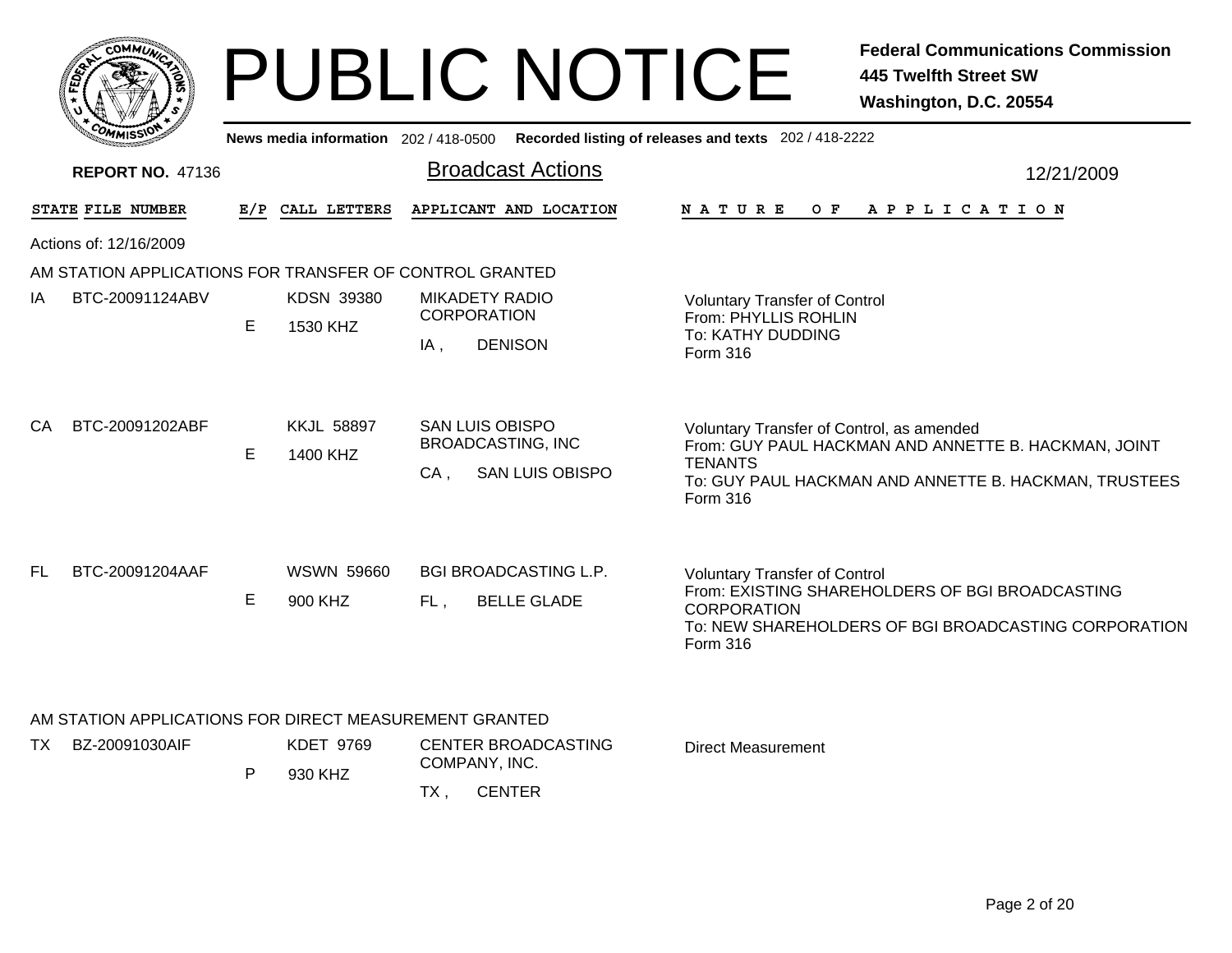|     |                                                           |              | News media information 202 / 418-0500 |                                                             | <b>PUBLIC NOTICE</b>      | Recorded listing of releases and texts 202 / 418-2222 | <b>Federal Communications Commission</b><br><b>445 Twelfth Street SW</b><br>Washington, D.C. 20554 |
|-----|-----------------------------------------------------------|--------------|---------------------------------------|-------------------------------------------------------------|---------------------------|-------------------------------------------------------|----------------------------------------------------------------------------------------------------|
|     | <b>REPORT NO. 47136</b>                                   |              |                                       | <b>Broadcast Actions</b>                                    |                           |                                                       | 12/21/2009                                                                                         |
|     | STATE FILE NUMBER                                         |              | E/P CALL LETTERS                      | APPLICANT AND LOCATION                                      |                           | <b>NATURE</b><br>O F                                  | A P P L I C A T I O N                                                                              |
|     | Actions of: 12/16/2009                                    |              |                                       |                                                             |                           |                                                       |                                                                                                    |
|     | AM STATION APPLICATIONS FOR DIRECT MEASUREMENT GRANTED    |              |                                       |                                                             |                           |                                                       |                                                                                                    |
| NY. | BZ-20091102ADN                                            |              | <b>WTBQ 22292</b>                     | <b>FRANK R. TRUATT</b>                                      |                           | <b>Direct Measurement</b>                             |                                                                                                    |
|     |                                                           | $\mathsf{P}$ | 1110 KHZ                              | $NY$ ,<br><b>WARWICK</b>                                    |                           |                                                       |                                                                                                    |
| IL  | BZ-20091123ALC                                            |              | <b>WKEI 70276</b>                     |                                                             | VIRDEN BROADCASTING CORP. | <b>Direct Measurement</b>                             |                                                                                                    |
|     |                                                           | $\mathsf{P}$ | 1450 KHZ                              | IL,<br><b>KEWANEE</b>                                       |                           |                                                       |                                                                                                    |
|     | FM BOOSTER APPLICATIONS FOR LICENSE TO COVER GRANTED      |              |                                       |                                                             |                           |                                                       |                                                                                                    |
| NV. | BLFTB-20091208AAR                                         | E            | KVBE-FM1<br>177861<br>94.5 MHZ        | AURORA MEDIA, LLC<br>NV.                                    | <b>SUNRISE MANOR</b>      | License to cover.                                     |                                                                                                    |
|     | LOW POWER FM APPLICATIONS FOR TRANSFER OF CONTROL GRANTED |              |                                       |                                                             |                           |                                                       |                                                                                                    |
| TX. | BTCL-20091123AEK                                          | E            | <b>KCYR-LP</b><br>134081<br>101.5 MHZ | <b>TRINITY BAPTIST CHURCH</b><br><b>KERRVILLE</b><br>$TX$ . |                           | <b>Voluntary Transfer of Control</b><br>Form 316      | From: TRINITY BAPTIST CHURCH (OLD TRUSTEES)<br>To: TRINITY BAPTIST CHURCH (NEW TRUSTEES)           |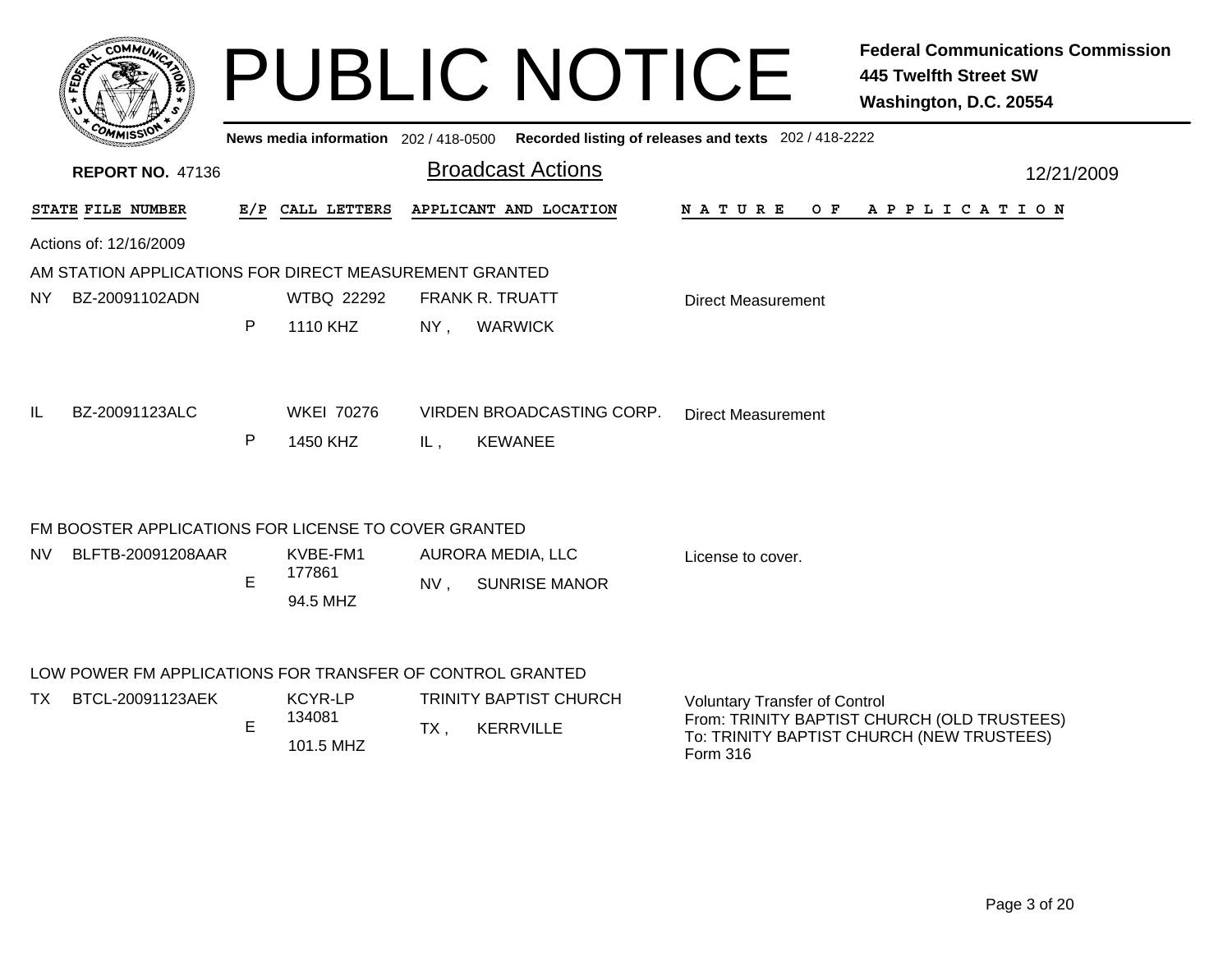| <b>COMMIT</b>                                             |   |                                       | PUBLIC NOTICE                                |                                                                                                                                     | <b>Federal Communications Commission</b><br><b>445 Twelfth Street SW</b><br>Washington, D.C. 20554 |  |  |
|-----------------------------------------------------------|---|---------------------------------------|----------------------------------------------|-------------------------------------------------------------------------------------------------------------------------------------|----------------------------------------------------------------------------------------------------|--|--|
|                                                           |   | News media information 202 / 418-0500 |                                              | Recorded listing of releases and texts 202 / 418-2222                                                                               |                                                                                                    |  |  |
| <b>REPORT NO. 47136</b>                                   |   |                                       | <b>Broadcast Actions</b>                     |                                                                                                                                     | 12/21/2009                                                                                         |  |  |
| STATE FILE NUMBER                                         |   | E/P CALL LETTERS                      | APPLICANT AND LOCATION                       | N A T U R E                                                                                                                         | OF APPLICATION                                                                                     |  |  |
| Actions of: 12/16/2009                                    |   |                                       |                                              |                                                                                                                                     |                                                                                                    |  |  |
| FM STATION APPLICATIONS FOR ASSIGNMENT OF LICENSE GRANTED |   |                                       |                                              |                                                                                                                                     |                                                                                                    |  |  |
| NE.<br>BALED-20090623AAQ                                  | E | <b>KBTK 90676</b><br>91.5 MHZ         | EDGEWATER BROADCASTING,<br>INC.              | Voluntary Assignment of License, as amended<br>From: EDGEWATER BROADCASTING, INC.                                                   |                                                                                                    |  |  |
|                                                           |   |                                       | $NE$ ,<br><b>GRAND ISLAND</b>                | To: VSS CATHOLIC COMMUNICATIONS, INC.<br>Form 314                                                                                   |                                                                                                    |  |  |
| BALH-20091014ABZ<br>NV.                                   | E | KHWG-FM<br>165946<br>100.1 MHZ        | <b>KEILY MILLER</b><br><b>CRYSTAL</b><br>NV, | <b>Voluntary Assignment of License</b><br>From: KEILY MILLER<br>To: CRYSTAL NV, LLC<br>Form 314                                     |                                                                                                    |  |  |
| FM STATION APPLICATIONS FOR ASSIGNMENT OF PERMIT GRANTED  |   |                                       |                                              |                                                                                                                                     |                                                                                                    |  |  |
| WY BAPH-20091022ACT                                       |   | KQWY 165978                           | ALMA CORPORATION                             | <b>Voluntary Assignment of Construction Permit</b>                                                                                  |                                                                                                    |  |  |
|                                                           | E | 96.3 MHZ                              | WY, LUSK                                     | From: ALMA CORPORATION<br>To: ROBERT. B. ROSE<br>Form 314<br>Granted with condition.                                                |                                                                                                    |  |  |
| BAPH-20091022ACU<br>WY.                                   | Е | KOUZ 165976<br>98.9 MHZ               | ALMA CORPORATION<br><b>MANVILLE</b><br>WY,   | Voluntary Assignment of Construction Permit<br>From: ALMA CORPORATION<br>To: ROBERT. B. ROSE<br>Form 314<br>Granted with condition. |                                                                                                    |  |  |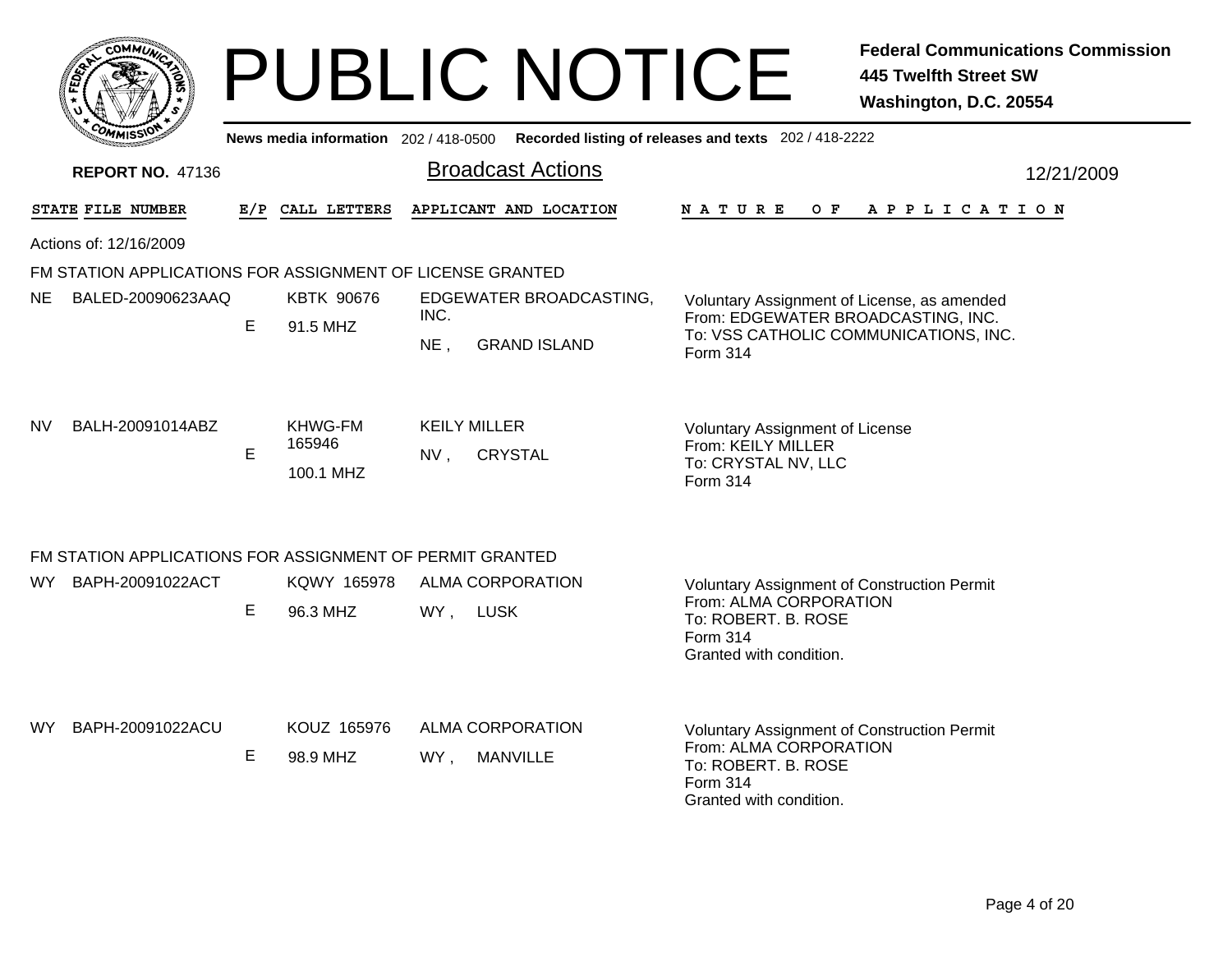|      |                                                             |    |                                       | <b>PUBLIC NOTICE</b>                                       |                                                       | <b>Federal Communications Commission</b><br>445 Twelfth Street SW<br>Washington, D.C. 20554 |
|------|-------------------------------------------------------------|----|---------------------------------------|------------------------------------------------------------|-------------------------------------------------------|---------------------------------------------------------------------------------------------|
|      |                                                             |    | News media information 202 / 418-0500 | <b>Broadcast Actions</b>                                   | Recorded listing of releases and texts 202 / 418-2222 |                                                                                             |
|      | <b>REPORT NO. 47136</b>                                     |    |                                       |                                                            |                                                       | 12/21/2009                                                                                  |
|      | STATE FILE NUMBER                                           |    | E/P CALL LETTERS                      | APPLICANT AND LOCATION                                     | N A T U R E<br>O F                                    | A P P L I C A T I O N                                                                       |
|      | Actions of: 12/16/2009                                      |    |                                       |                                                            |                                                       |                                                                                             |
|      | FM STATION APPLICATIONS FOR LICENSE TO COVER GRANTED        |    |                                       |                                                            |                                                       |                                                                                             |
| WY l | BLH-20091120AGP                                             |    | KQOL 166086                           | KEYHOLE BROADCASTING, LLC                                  | License to cover.                                     |                                                                                             |
|      |                                                             | E. | 105.3 MHZ                             | <b>SLEEPY HOLLOW</b><br>WY.                                | Engineering Amendment filed 12/10/2009                |                                                                                             |
| ΚS   | BLH-20091124AIE                                             | Е  | <b>KXNC 164131</b><br>104.7 MHZ       | <b>LANCE SAYLER</b><br><b>NESS CITY</b><br>KS,             | License to cover.                                     |                                                                                             |
| IL   | BLED-20091202ACE                                            | Е  | <b>WILIW 71792</b><br>89.5 MHZ        | <b>WESTERN ILLINOIS UNIVERSITY</b><br><b>WARSAW</b><br>IL, |                                                       | License to cover permit no.: BPED-20091027ADG                                               |
|      | FM STATION APPLICATIONS FOR MODIFICATION OF LICENSE GRANTED |    |                                       |                                                            |                                                       |                                                                                             |
| ΙA   | BMLH-20091123AHP                                            |    |                                       | KICD-FM 29079 SAGA COMMUNICATIONS OF<br>IOWA, LLC          | License to modify.                                    |                                                                                             |
|      |                                                             | Е  | 107.7 MHZ                             |                                                            |                                                       |                                                                                             |

**SPENCER** IA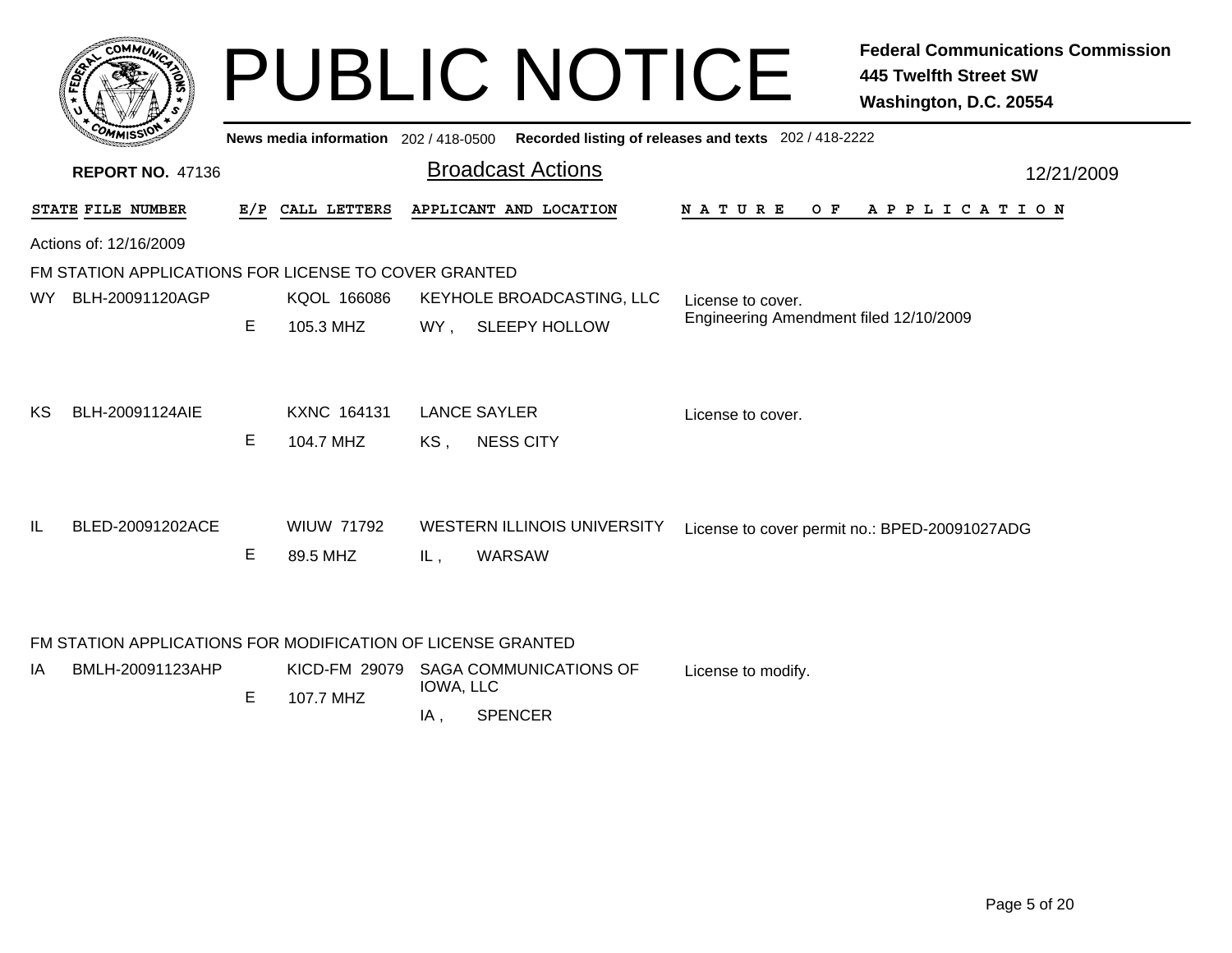| COMMI                    |   |                                       | <b>PUBLIC NOTICE</b>                                                            | <b>Federal Communications Commission</b><br><b>445 Twelfth Street SW</b><br>Washington, D.C. 20554  |
|--------------------------|---|---------------------------------------|---------------------------------------------------------------------------------|-----------------------------------------------------------------------------------------------------|
|                          |   | News media information $202/418-0500$ |                                                                                 | Recorded listing of releases and texts 202 / 418-2222                                               |
| <b>REPORT NO. 47136</b>  |   |                                       | <b>Broadcast Actions</b>                                                        | 12/21/2009                                                                                          |
| STATE FILE NUMBER        |   | E/P CALL LETTERS                      | APPLICANT AND LOCATION                                                          | N A T U R E<br>O F<br>A P P L I C A T I O N                                                         |
| Actions of: 12/16/2009   |   |                                       |                                                                                 |                                                                                                     |
|                          |   |                                       | FM STATION APPLICATIONS FOR MINOR MODIFICATION TO A CONSTRUCTION PERMIT GRANTED |                                                                                                     |
| BMPED-20091109ABO<br>ID  | Е | KTYY 61307<br>88.7 MHZ                | <b>IDAHO CONFERENCE OF</b><br>SEVENTH-DAY ADVENTISTS,<br>INC.                   | Mod of CP to chg                                                                                    |
|                          |   |                                       | ID.<br><b>MIDDLETON</b>                                                         |                                                                                                     |
|                          |   |                                       | FM STATION APPLICATIONS FOR ORIGINAL CONSTRUCTION PERMIT GRANTED                |                                                                                                     |
| BNPED-20071019DGB<br>VA. |   | NEW 121978                            | PRAISE COMMUNICATIONS, INC.                                                     | CP New Stn.                                                                                         |
|                          | Е | 88.1 MHZ                              | VA,<br><b>BRANDY STATION</b>                                                    | Engineering Amendment filed 01/21/2000                                                              |
|                          |   |                                       |                                                                                 | Petition to Deny filed 12/4/2007 (AFA)                                                              |
|                          |   |                                       |                                                                                 | Engineering Amendment filed 07/21/2008                                                              |
|                          |   |                                       |                                                                                 | Reply Filed 08/25/2008 by PRAISE COMMUNICATIONS INC                                                 |
|                          |   |                                       |                                                                                 | Petition to Deny dismissed as moot by letter 12/16/2009<br>Application granted by letter 12/16/2009 |
|                          |   |                                       | FM STATION APPLICATIONS FOR MINOR CHANGE TO A LICENSED FACILITY GRANTED         |                                                                                                     |
| BPED-20091106AEN<br>CO.  |   | KVOD 83535                            | PRC DENVER-I, LLC                                                               | Minor change in licensed facilities.                                                                |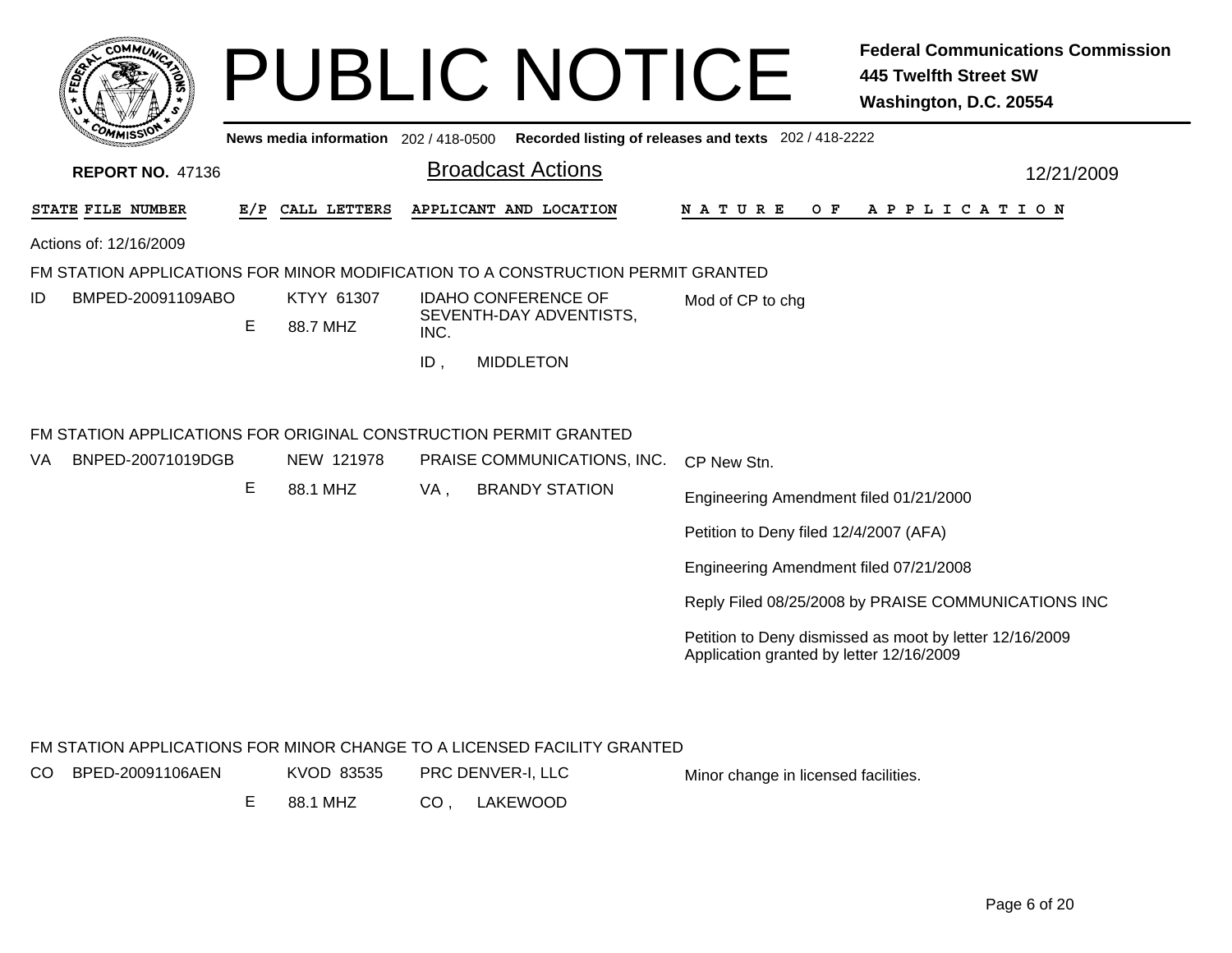|     | <b>OMMU</b>             |   |                                       |        | <b>PUBLIC NOTICE</b>                                                                   |                                                       | <b>Federal Communications Commission</b><br><b>445 Twelfth Street SW</b><br>Washington, D.C. 20554 |
|-----|-------------------------|---|---------------------------------------|--------|----------------------------------------------------------------------------------------|-------------------------------------------------------|----------------------------------------------------------------------------------------------------|
|     |                         |   | News media information 202 / 418-0500 |        |                                                                                        | Recorded listing of releases and texts 202 / 418-2222 |                                                                                                    |
|     | <b>REPORT NO. 47136</b> |   |                                       |        | <b>Broadcast Actions</b>                                                               |                                                       | 12/21/2009                                                                                         |
|     | STATE FILE NUMBER       |   | E/P CALL LETTERS                      |        | APPLICANT AND LOCATION                                                                 | N A T U R E<br>O F                                    | A P P L I C A T I O N                                                                              |
|     | Actions of: 12/16/2009  |   |                                       |        |                                                                                        |                                                       |                                                                                                    |
|     |                         |   |                                       |        | FM STATION APPLICATIONS FOR MINOR CHANGE TO A LICENSED FACILITY GRANTED                |                                                       |                                                                                                    |
| TX. | BPH-20091109AAE         |   | <b>KVIC 28477</b>                     |        | VICTORIA RADIO WORKS, LTD.                                                             | Minor change in licensed facilities.                  |                                                                                                    |
|     |                         | Е | 95.1 MHZ                              | $TX$ , | <b>VICTORIA</b>                                                                        |                                                       |                                                                                                    |
| WA. | BPED-20091110AAS        |   | KYPL 25466                            |        | <b>GROWING CHRISTIAN</b>                                                               | Minor change in licensed facilities.                  |                                                                                                    |
|     |                         | Е | 91.1 MHZ                              |        | <b>FOUNDATION</b>                                                                      |                                                       |                                                                                                    |
|     |                         |   |                                       | WA,    | YAKIMA                                                                                 |                                                       |                                                                                                    |
| AZ  | BPH-20091116ACP         |   | KZXK 166050                           |        | <b>COCHISE BROADCASTING LLC</b>                                                        | Minor change in licensed facilities.                  |                                                                                                    |
|     |                         | Е | 98.9 MHZ                              | $AZ$ , | <b>DONEY PARK</b>                                                                      |                                                       |                                                                                                    |
| MO. | BPED-20091117AAI        |   | KJCV-FM                               |        | COMMUNITY BROADCASTING,                                                                | Minor change in licensed facilities.                  |                                                                                                    |
|     |                         | Е | 89276                                 | INC.   |                                                                                        |                                                       |                                                                                                    |
|     |                         |   | 89.7 MHZ                              | MO,    | <b>COUNTRY CLUB</b>                                                                    |                                                       |                                                                                                    |
| CA  | BPED-20091117ACU        |   | <b>KCSS 8368</b>                      |        | CALIFORNIA STATE UNIVERSITY, Minor change in licensed facilities.<br><b>STANISLAUS</b> |                                                       |                                                                                                    |
|     |                         | Е | 91.9 MHZ                              | $CA$ , | <b>TURLOCK</b>                                                                         |                                                       |                                                                                                    |
|     |                         |   |                                       |        |                                                                                        |                                                       |                                                                                                    |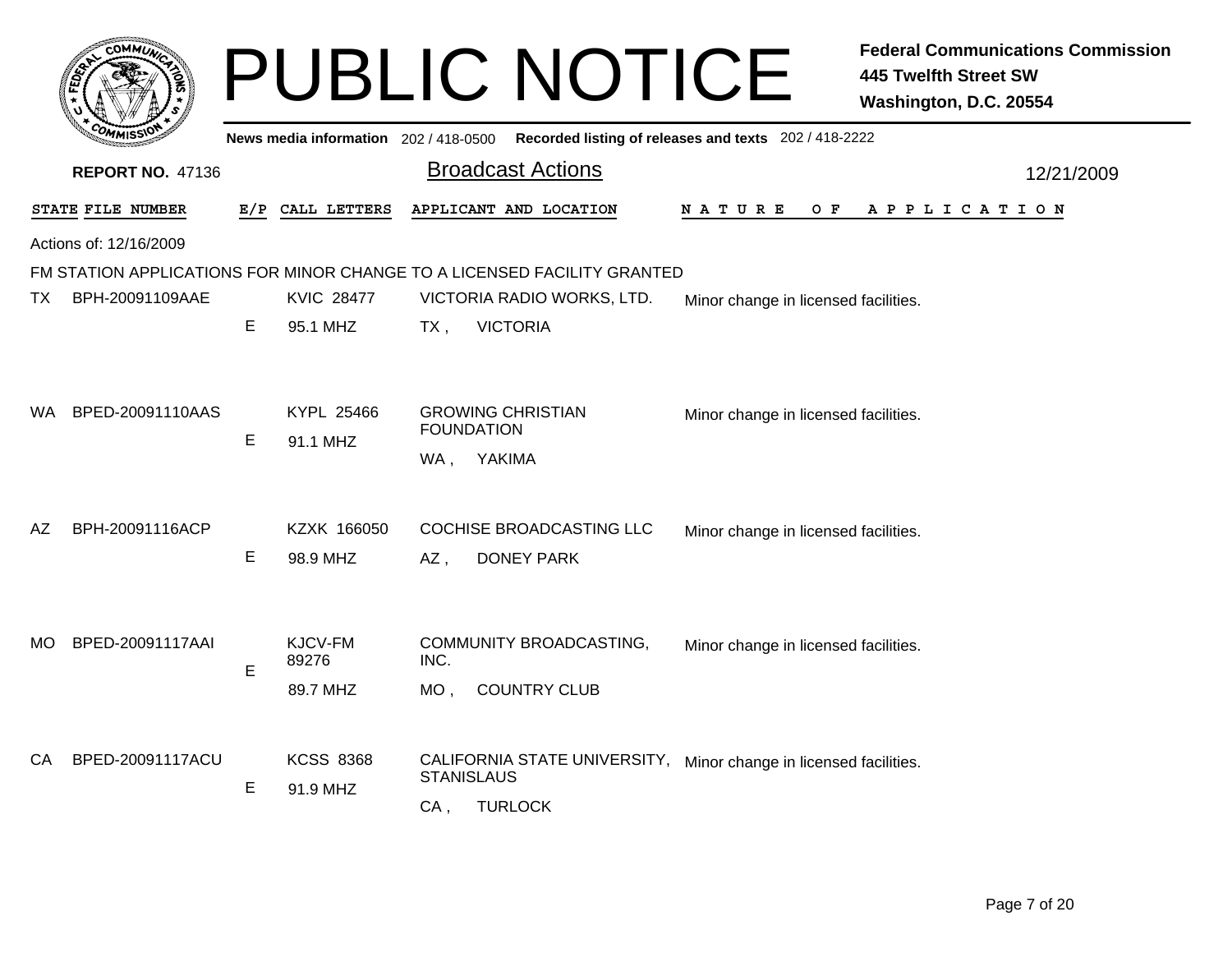|    |                                                                                                   |    |                                       |                                             |                                         | <b>PUBLIC NOTICE</b>                                                                                 | <b>Federal Communications Commission</b><br><b>445 Twelfth Street SW</b><br>Washington, D.C. 20554      |
|----|---------------------------------------------------------------------------------------------------|----|---------------------------------------|---------------------------------------------|-----------------------------------------|------------------------------------------------------------------------------------------------------|---------------------------------------------------------------------------------------------------------|
|    |                                                                                                   |    | News media information 202 / 418-0500 |                                             |                                         | Recorded listing of releases and texts 202 / 418-2222                                                |                                                                                                         |
|    | <b>REPORT NO. 47136</b>                                                                           |    |                                       |                                             | <b>Broadcast Actions</b>                |                                                                                                      | 12/21/2009                                                                                              |
|    | STATE FILE NUMBER                                                                                 |    | E/P CALL LETTERS                      |                                             | APPLICANT AND LOCATION                  | <b>NATURE</b><br>O F                                                                                 | A P P L I C A T I O N                                                                                   |
|    | Actions of: 12/16/2009<br>FM STATION APPLICATIONS FOR MINOR CHANGE TO A LICENSED FACILITY GRANTED |    |                                       |                                             |                                         |                                                                                                      |                                                                                                         |
| MТ | BPH-20091120ABI                                                                                   |    | <b>KQBL 76918</b>                     | <b>BMG BILLINGS, LLC</b>                    |                                         | Minor change in licensed facilities.                                                                 |                                                                                                         |
|    |                                                                                                   | E. | 104.5 MHZ                             | <b>BILLINGS</b><br>MT .                     |                                         |                                                                                                      |                                                                                                         |
|    | FM STATION APPLICATIONS FOR TRANSFER OF CONTROL GRANTED                                           |    |                                       |                                             |                                         |                                                                                                      |                                                                                                         |
| ΙA | BTCH-20091124ABU                                                                                  | E. | KDSN-FM<br>39381                      | <b>MIKADETY RADIO</b><br><b>CORPORATION</b> |                                         | <b>Voluntary Transfer of Control</b><br>From: PHYLLIS ROHLIN<br>To: KATHY DUDDING                    |                                                                                                         |
|    |                                                                                                   |    | 107.1 MHZ                             | <b>DENISON</b><br>IA.                       |                                         | Form 316                                                                                             |                                                                                                         |
| FL | BTCH-20091204AAG                                                                                  |    | <b>WBGF 59661</b>                     |                                             | BGI BROADCASTING, L.P.                  | <b>Voluntary Transfer of Control</b>                                                                 |                                                                                                         |
|    |                                                                                                   | E  | 93.5 MHZ                              | FL,                                         | <b>BELLE GLADE</b>                      | <b>CORPORATION</b><br>Form 316                                                                       | From: EXISTING SHAREHOLDERS OF BGI BROADCASTING<br>To: NEW SHAREHOLDERS OF BGI BROADCASTING CORPORATION |
| VA | BTCED-20091207ACI                                                                                 | E. | <b>WWIP 90265</b><br>89.1 MHZ         | <b>ASSOCIATION</b><br>VA,                   | DELMARVA EDUCATIONAL<br><b>CHERITON</b> | <b>Voluntary Transfer of Control</b><br>From: OLD BOARD MEMBERS<br>To: NEW BOARD MEMBERS<br>Form 316 |                                                                                                         |
|    |                                                                                                   |    |                                       |                                             |                                         |                                                                                                      |                                                                                                         |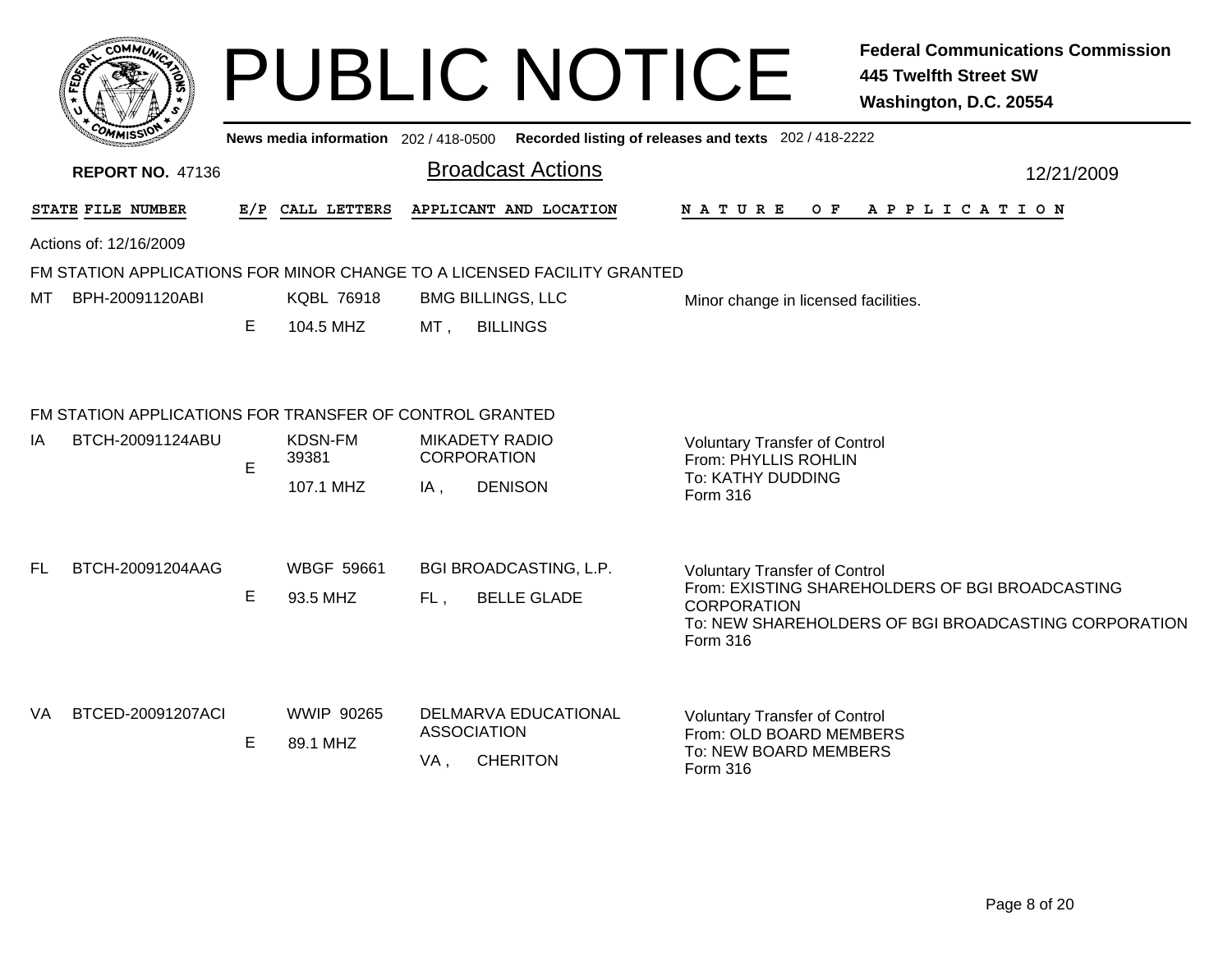|    |                  | <b>MMUNA</b><br>COI |   |  |
|----|------------------|---------------------|---|--|
| ຊ້ |                  |                     | ٥ |  |
|    |                  |                     |   |  |
|    | CO <sub>MI</sub> | MISS<br>muce        |   |  |

## PUBLIC NOTICE **Federal Communications Commission 445 Twelfth Street SW Washington, D.C. 20554**

|           | <b><i>MMISSI</i></b><br>News media information 202 / 418-0500 Recorded listing of releases and texts 202 / 418-2222 |   |                               |                                                                    |                                                                                                                                 |  |  |  |
|-----------|---------------------------------------------------------------------------------------------------------------------|---|-------------------------------|--------------------------------------------------------------------|---------------------------------------------------------------------------------------------------------------------------------|--|--|--|
|           | <b>REPORT NO. 47136</b>                                                                                             |   |                               | <b>Broadcast Actions</b>                                           | 12/21/2009                                                                                                                      |  |  |  |
|           | STATE FILE NUMBER                                                                                                   |   | E/P CALL LETTERS              | APPLICANT AND LOCATION                                             | N A T U R E<br>OF APPLICATION                                                                                                   |  |  |  |
|           | Actions of: 12/16/2009                                                                                              |   |                               |                                                                    |                                                                                                                                 |  |  |  |
|           | FM STATION APPLICATIONS FOR TRANSFER OF CONTROL GRANTED                                                             |   |                               |                                                                    |                                                                                                                                 |  |  |  |
| VA        | BTCED-20091207ACJ                                                                                                   | Е | WAZP 85511<br>90.7 MHZ        | <b>EDUCATIONAL MEDIA</b><br><b>FOUNDATION</b>                      | <b>Voluntary Transfer of Control</b><br>From: OLD BOARD MEMBERS                                                                 |  |  |  |
|           |                                                                                                                     |   |                               | <b>CAPE CHARLES</b><br>VA.                                         | To: NEW BOARD MEMBERS<br>Form 316                                                                                               |  |  |  |
| FL.       | BTCED-20091207ACL                                                                                                   | E | <b>WCRJ 48390</b><br>88.1 MHZ | THE RIVER EDUCATIONAL<br>MEDIA, INC.<br><b>JACKSONVILLE</b><br>FL, | <b>Voluntary Transfer of Control</b><br>From: OLD BOARD MEMBERS<br>To: NEW BOARD MEMBERS<br>Form 316                            |  |  |  |
| FL.       | BTCED-20091207ACM                                                                                                   | E | <b>WAYL 49963</b><br>91.9 MHZ | THE RIVER EDUCATIONAL<br>MEDIA, INC.<br>ST. AUGUSTINE<br>FL,       | <b>Voluntary Transfer of Control</b><br>From: OLD BOARD MEMBERS<br>To: NEW BOARD MEMBERS<br>Form 316                            |  |  |  |
| <b>TX</b> | BTCH-20091208ABC                                                                                                    | E | KMOO-FM<br>35150<br>99.9 MHZ  | HIGHTOWER RADIO, INC.<br><b>MINEOLA</b><br>TX,                     | <b>Involuntary Transfer of Control</b><br>From: JASON AND INGRID HIGHTOWER, AS JOINT OWNERS<br>To: INGRID HIGHTOWER<br>Form 316 |  |  |  |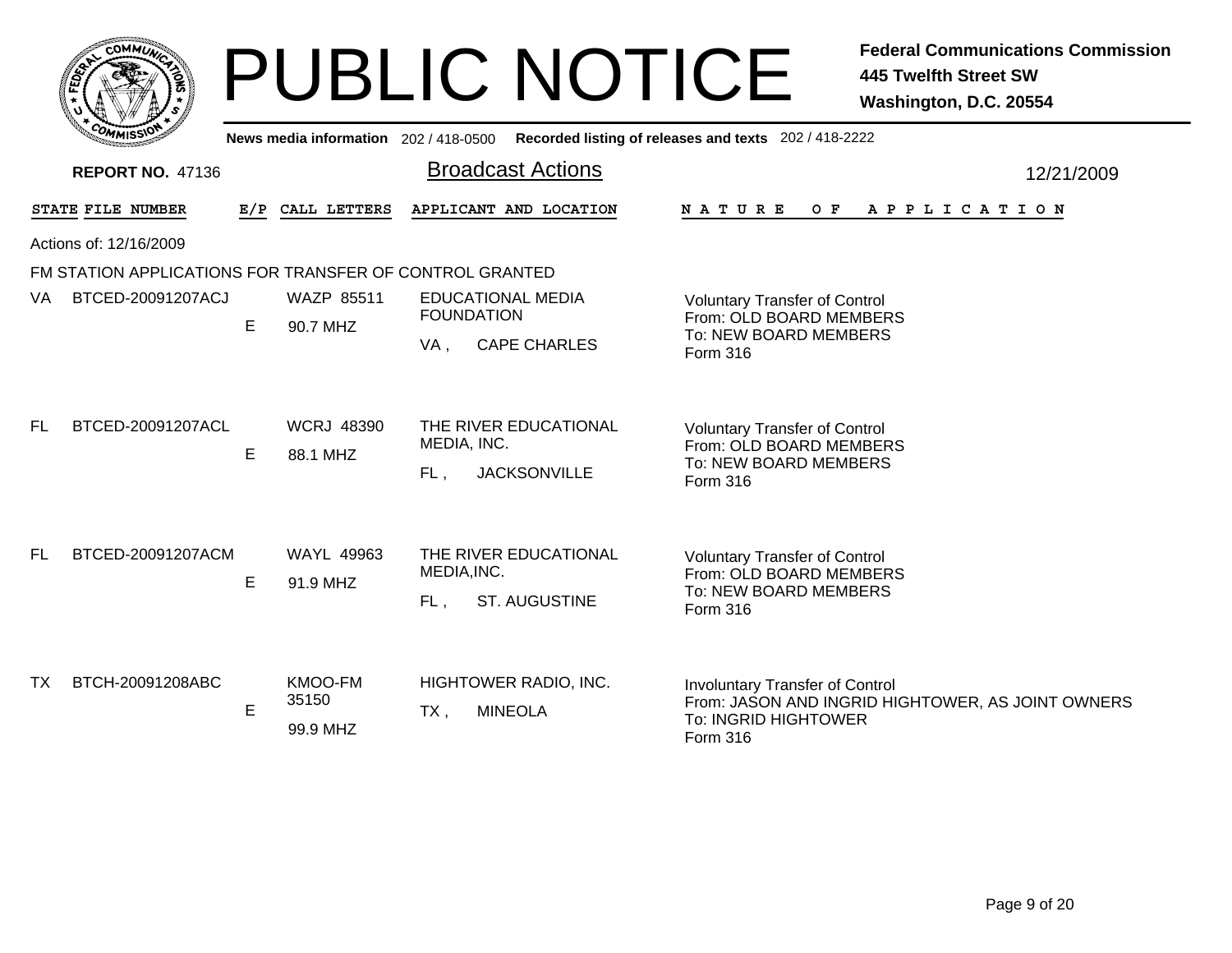|                         |     | COMMUT                                                                            |    |                                              |                                                                              | <b>PUBLIC NOTICE</b>                       |                                                                                                                        | <b>Federal Communications Commission</b><br><b>445 Twelfth Street SW</b><br>Washington, D.C. 20554 |  |  |  |
|-------------------------|-----|-----------------------------------------------------------------------------------|----|----------------------------------------------|------------------------------------------------------------------------------|--------------------------------------------|------------------------------------------------------------------------------------------------------------------------|----------------------------------------------------------------------------------------------------|--|--|--|
|                         |     |                                                                                   |    |                                              |                                                                              |                                            | News media information 202/418-0500 Recorded listing of releases and texts 202/418-2222                                |                                                                                                    |  |  |  |
| <b>REPORT NO. 47136</b> |     |                                                                                   |    |                                              |                                                                              | <b>Broadcast Actions</b>                   |                                                                                                                        | 12/21/2009                                                                                         |  |  |  |
|                         |     | STATE FILE NUMBER                                                                 |    | E/P CALL LETTERS                             |                                                                              | APPLICANT AND LOCATION                     | N A T U R E<br>O F                                                                                                     | A P P L I C A T I O N                                                                              |  |  |  |
|                         |     | Actions of: 12/16/2009                                                            |    |                                              |                                                                              |                                            |                                                                                                                        |                                                                                                    |  |  |  |
|                         |     |                                                                                   |    |                                              |                                                                              |                                            | FM AUXILIARY TRANSMITTING ANTENNA APPLICATIONS FOR LICENSE TO COVER AUXILIARY PERMIT GRANTED                           |                                                                                                    |  |  |  |
|                         | NY. | BXLH-20091124AIR                                                                  |    | WEDG 56103                                   | CITADEL BROADCASTING<br>License to cover auxiliary permit.<br><b>COMPANY</b> |                                            |                                                                                                                        |                                                                                                    |  |  |  |
|                         |     |                                                                                   | E. | 103.3 MHZ                                    | NY,                                                                          | <b>BUFFALO</b>                             |                                                                                                                        |                                                                                                    |  |  |  |
|                         | MI  | FM TRANSLATOR APPLICATIONS FOR ASSIGNMENT OF LICENSE GRANTED<br>BALFT-20091029AAF | E  | <b>W286AU</b><br>150326<br>105.1 MHZ         | <b>FELLOWSHIP</b><br>MI.                                                     | <b>HORIZON CHRISTIAN</b><br><b>ALLEGAN</b> | <b>Voluntary Assignment of License</b><br>From: HORIZON CHRISTIAN FELLOWSHIP<br>To: WORLD RADIO LINK, INC.<br>Form 345 |                                                                                                    |  |  |  |
|                         | MN. | BALFT-20091029AAG                                                                 | Е  | K283BF 152440 HORIZON CHRISTIAN<br>104.5 MHZ | <b>FELLOWSHIP</b><br>$MN$ ,                                                  | <b>ST. CHARLES</b>                         | <b>Voluntary Assignment of License</b><br>From: HORIZON CHRISTIAN FELLOWSHIP<br>To: WORLD RADIO LINK, INC.<br>Form 345 |                                                                                                    |  |  |  |
|                         |     | FM TRANSLATOR APPLICATIONS FOR LICENSE TO COVER GRANTED                           |    |                                              |                                                                              |                                            |                                                                                                                        |                                                                                                    |  |  |  |
|                         | WA. | BLFT-20091207ADW                                                                  | E  | K298BD<br>144004<br>107.5 MHZ                | WA,                                                                          | MCC RADIO, LLC<br><b>HOQUIAM</b>           | License to cover.                                                                                                      |                                                                                                    |  |  |  |
|                         |     |                                                                                   |    |                                              |                                                                              |                                            |                                                                                                                        |                                                                                                    |  |  |  |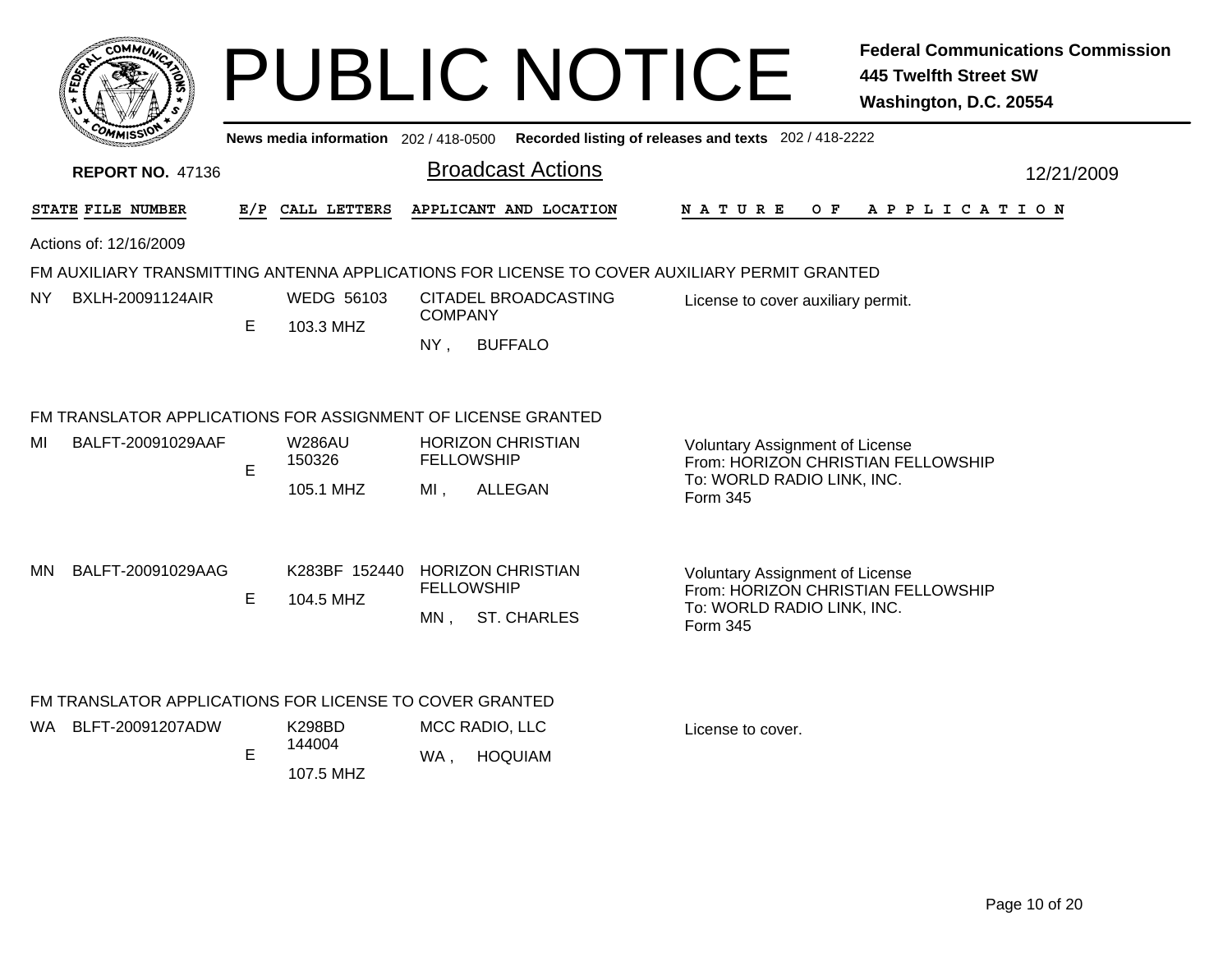|     | <b>сОММИ</b>                                            |     |                                     |                         | <b>PUBLIC NOTICE</b>                                                                    |                    | <b>Federal Communications Commission</b><br><b>445 Twelfth Street SW</b><br>Washington, D.C. 20554 |
|-----|---------------------------------------------------------|-----|-------------------------------------|-------------------------|-----------------------------------------------------------------------------------------|--------------------|----------------------------------------------------------------------------------------------------|
|     |                                                         |     |                                     |                         | News media information 202/418-0500 Recorded listing of releases and texts 202/418-2222 |                    |                                                                                                    |
|     | <b>REPORT NO. 47136</b>                                 |     |                                     |                         | <b>Broadcast Actions</b>                                                                |                    | 12/21/2009                                                                                         |
|     | STATE FILE NUMBER                                       | E/P | CALL LETTERS                        |                         | APPLICANT AND LOCATION                                                                  | O F<br>N A T U R E | A P P L I C A T I O N                                                                              |
|     | Actions of: 12/16/2009                                  |     |                                     |                         |                                                                                         |                    |                                                                                                    |
|     | FM TRANSLATOR APPLICATIONS FOR LICENSE TO COVER GRANTED |     |                                     |                         |                                                                                         |                    |                                                                                                    |
|     | MN BLFT-20091208AAC                                     | Е   | K208FJ 19773                        | BOARD)                  | <b>REFUGE MEDIA GROUP (NEW)</b>                                                         | License to cover.  |                                                                                                    |
|     |                                                         |     | 89.5 MHZ                            | MN,                     | <b>FAIRMONT</b>                                                                         |                    |                                                                                                    |
| NY. | BLFT-20091208AAN                                        | E   | <b>W243BZ</b><br>141863<br>96.5 MHZ | <b>WAMC</b><br>$NY$ ,   | <b>ELLENVILLE</b>                                                                       | License to cover.  |                                                                                                    |
| MA. | BLFT-20091208AAX                                        | E   | <b>W232BW</b><br>84372<br>94.3 MHZ  | MA.                     | SAGA COMMUNICATIONS OF<br>NEW ENGLAND, LLC<br><b>AMHERST</b>                            | License to cover.  |                                                                                                    |
| NM  | BLFT-20091210AAM                                        | E   | K261DT<br>144695<br>100.1 MHZ       | VOICE, INC.<br>NM, CUBA | NATIVE AMERICAN CHRISTIAN                                                               | License to cover.  |                                                                                                    |
| NV. | BLFT-20091210AAN                                        | Е   | K215FA 48349<br>90.9 MHZ            | NV,                     | ONDAS DE VIDA NETWORK, INC.<br><b>NORTH LAS VEGAS</b>                                   | License to cover.  |                                                                                                    |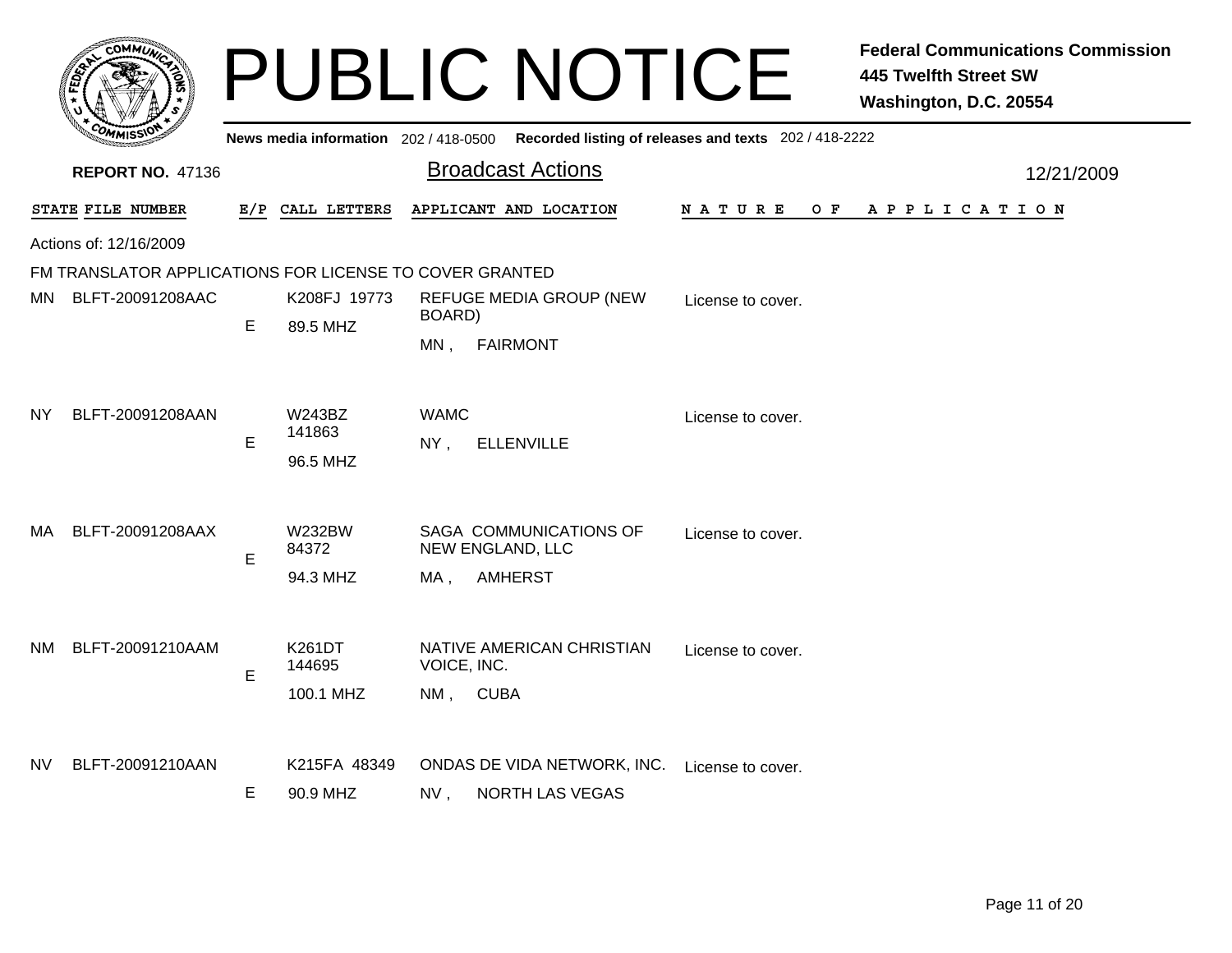|                | <b>COMMUT</b>                                           |   |                                       | <b>PUBLIC NOTICE</b>                                                            |                   | <b>Federal Communications Commission</b><br><b>445 Twelfth Street SW</b><br>Washington, D.C. 20554 |
|----------------|---------------------------------------------------------|---|---------------------------------------|---------------------------------------------------------------------------------|-------------------|----------------------------------------------------------------------------------------------------|
|                |                                                         |   | News media information 202 / 418-0500 | Recorded listing of releases and texts 202 / 418-2222                           |                   |                                                                                                    |
|                | <b>REPORT NO. 47136</b>                                 |   |                                       | <b>Broadcast Actions</b>                                                        |                   | 12/21/2009                                                                                         |
|                | STATE FILE NUMBER                                       |   | E/P CALL LETTERS                      | APPLICANT AND LOCATION                                                          | N A T U R E       | OF APPLICATION                                                                                     |
|                | Actions of: 12/16/2009                                  |   |                                       |                                                                                 |                   |                                                                                                    |
|                | FM TRANSLATOR APPLICATIONS FOR LICENSE TO COVER GRANTED |   |                                       |                                                                                 |                   |                                                                                                    |
| HI             | BLFT-20091210AAT                                        | E | K219LK 92797<br>91.7 MHZ              | CALVARY CHAPEL OF TWIN<br>FALLS, INC.<br><b>KALAOA</b><br>HI,                   | License to cover. |                                                                                                    |
| H <sub>l</sub> | BLFT-20091210AAU                                        | E | K208FL 86906<br>89.5 MHZ              | CALVARY CHAPEL OF TWIN<br>FALLS, INC.<br><b>KAILUA KONA</b><br>$HI$ ,           | License to cover. |                                                                                                    |
| ТX             | BLFT-20091210AAY                                        | E | K284AH 87144<br>104.7 MHZ             | <b>HOUSTON CHRISTIAN</b><br>BROADCASTERS, INC.<br><b>MENDOZA</b><br>$TX$ ,      | License to cover. |                                                                                                    |
| <b>FL</b>      | BLFT-20091210ABB                                        | E | W240Cl 85933<br>95.9 MHZ              | <b>NORTH PALM BEACH</b><br>BROADCASTING, INC.<br><b>NORTH PALM BEACH</b><br>FL, | License to cover. |                                                                                                    |
| <b>AL</b>      | BLFT-20091210ABJ                                        | E | <b>W286AQ</b><br>150242<br>105.1 MHZ  | <b>WILLIAM NEECK</b><br><b>NORTHPORT</b><br>AL,                                 | License to cover. |                                                                                                    |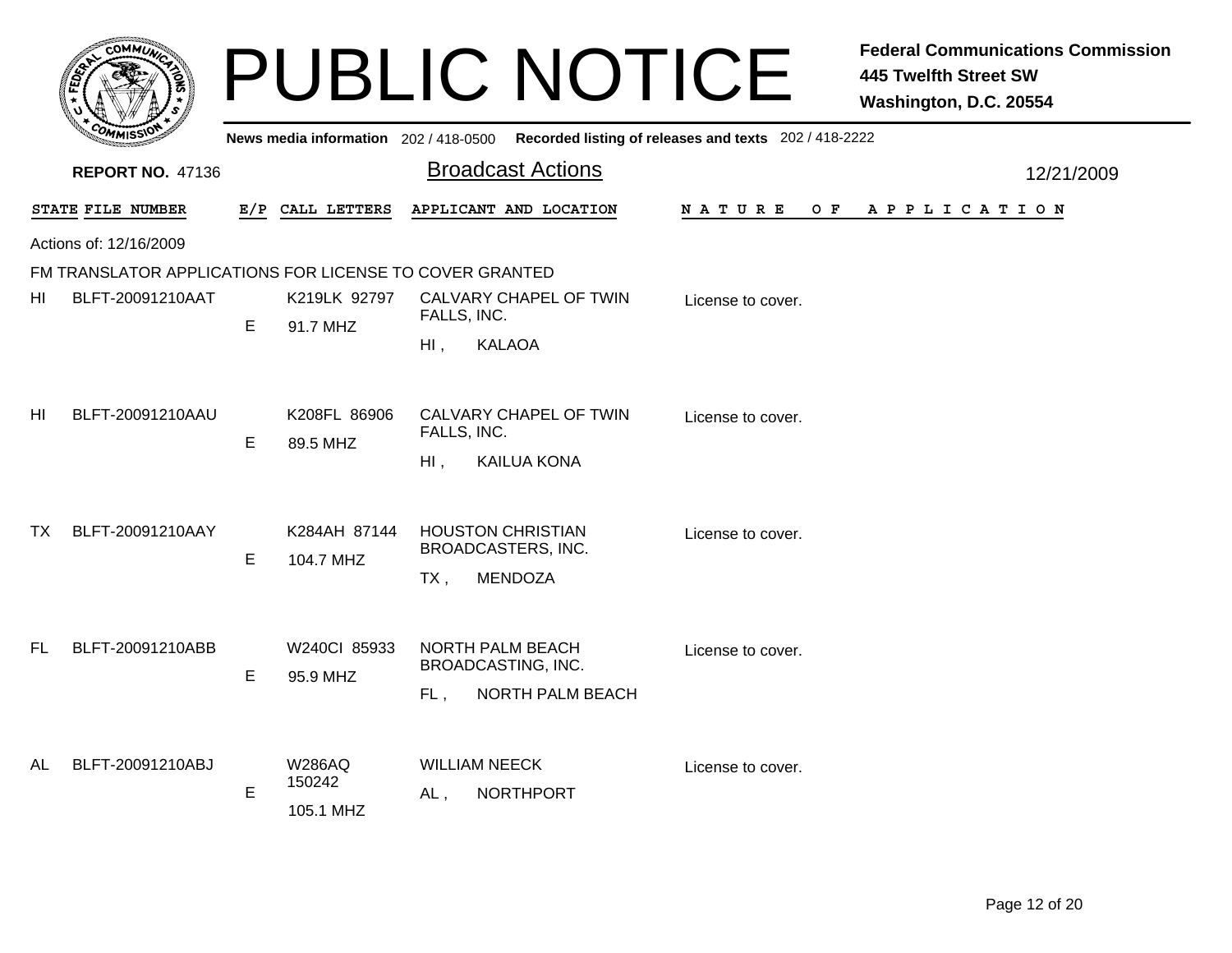|                                                         |     |                                       | <b>PUBLIC NOTICE</b>                                                               | <b>445 Twelfth Street SW</b><br>Washington, D.C. 20554                                               | <b>Federal Communications Commission</b> |  |
|---------------------------------------------------------|-----|---------------------------------------|------------------------------------------------------------------------------------|------------------------------------------------------------------------------------------------------|------------------------------------------|--|
|                                                         |     | News media information $202/418-0500$ |                                                                                    | Recorded listing of releases and texts 202 / 418-2222                                                |                                          |  |
| <b>REPORT NO. 47136</b>                                 |     |                                       | <b>Broadcast Actions</b>                                                           | 12/21/2009                                                                                           |                                          |  |
| STATE FILE NUMBER                                       | E/P | CALL LETTERS                          | APPLICANT AND LOCATION                                                             | O F<br>N A T U R E<br>A P P L I C A T I O N                                                          |                                          |  |
| Actions of: 12/16/2009                                  |     |                                       |                                                                                    |                                                                                                      |                                          |  |
| FM TRANSLATOR APPLICATIONS FOR LICENSE TO COVER GRANTED |     |                                       |                                                                                    |                                                                                                      |                                          |  |
| GA BLFT-20091210ABZ                                     | E   | <b>W209CG</b><br>150669<br>89.7 MHZ   | RADIO ASSIST MINISTRY, INC.<br><b>TALLAPOOSA</b><br>GA.                            | License to cover.                                                                                    |                                          |  |
| GA<br>BLFT-20091210ACE                                  | E   | W205CI 148550<br>88.9 MHZ             | EDGEWATER BROADCASTING,<br>INC.<br><b>TALLAPOOSA</b><br>GA .                       | License to cover.                                                                                    |                                          |  |
| BLFT-20091215AFO<br>OK                                  | E   | K297BB 156917<br>107.3 MHZ            | SOUTH CENTRAL OKLAHOMA<br>CHRISTIAN BROADCASTING,<br>INC.<br>OK,<br><b>PURCELL</b> | License to cover.                                                                                    |                                          |  |
|                                                         |     |                                       | FM TRANSLATOR APPLICATIONS FOR TRANSFER OF CONTROL GRANTED                         |                                                                                                      |                                          |  |
| FL.<br>BTCFT-20091207ACN                                | E   | <b>W224BU</b><br>144428<br>92.7 MHZ   | THE RIVER EDUCATIONAL<br>MEDIA, INC.<br>FL,<br><b>LAKE CITY</b>                    | <b>Voluntary Transfer of Control</b><br>From: OLD BOARD MEMBERS<br>To: NEW BOARD MEMBERS<br>Form 316 |                                          |  |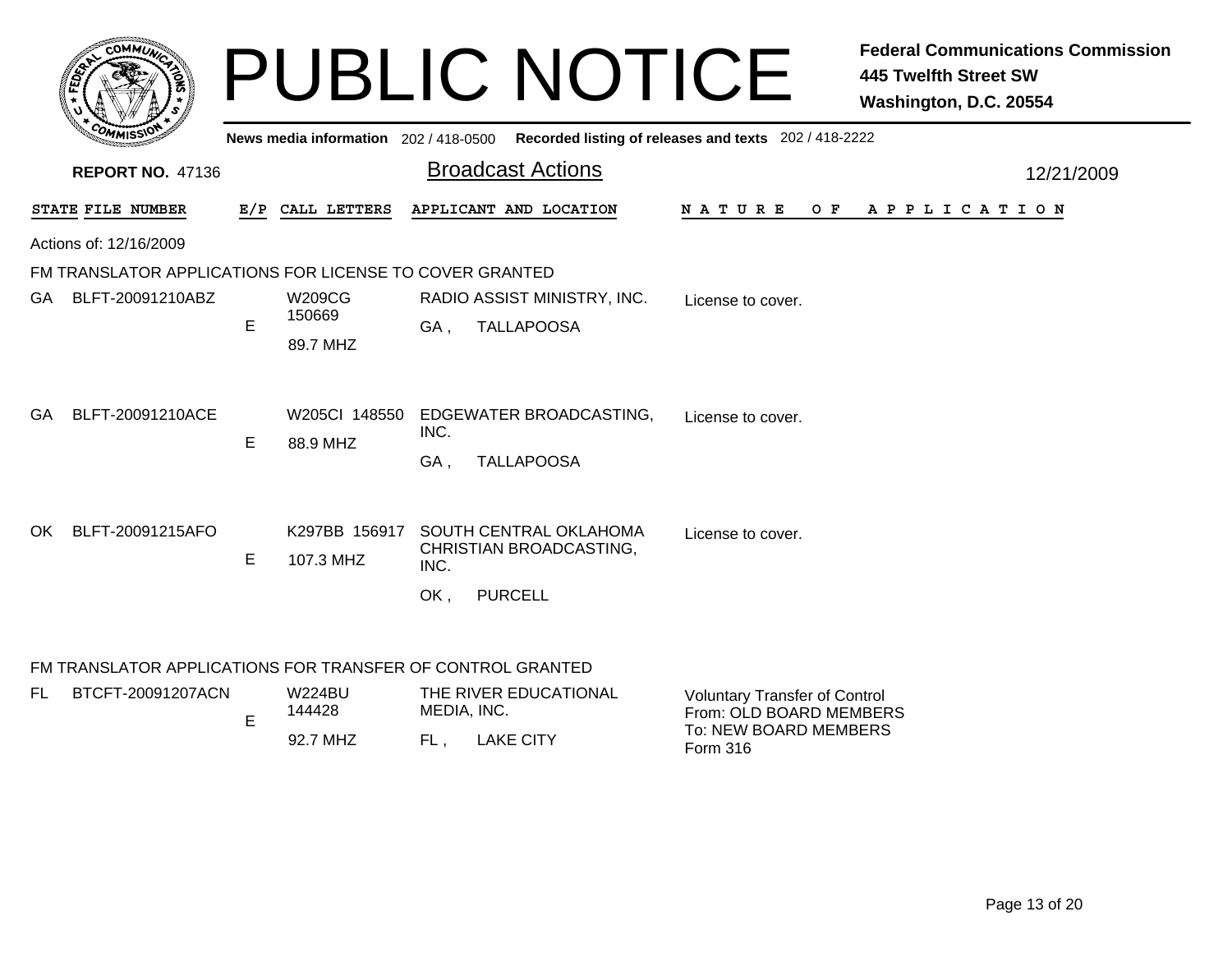|           |                         |     |                                       | <b>PUBLIC NOTICE</b>                                                 | <b>Federal Communications Commission</b><br><b>445 Twelfth Street SW</b><br>Washington, D.C. 20554          |  |
|-----------|-------------------------|-----|---------------------------------------|----------------------------------------------------------------------|-------------------------------------------------------------------------------------------------------------|--|
|           |                         |     | News media information 202 / 418-0500 |                                                                      | Recorded listing of releases and texts 202 / 418-2222                                                       |  |
|           | <b>REPORT NO. 47136</b> |     |                                       | <b>Broadcast Actions</b>                                             | 12/21/2009                                                                                                  |  |
|           | STATE FILE NUMBER       | E/P | CALL LETTERS                          | APPLICANT AND LOCATION                                               | N A T U R E<br>O F<br>A P P L I C A T I O N                                                                 |  |
|           | Actions of: 12/16/2009  |     |                                       |                                                                      |                                                                                                             |  |
|           |                         |     |                                       | FM TRANSLATOR APPLICATIONS FOR TRANSFER OF CONTROL GRANTED           |                                                                                                             |  |
| FL.       | BTCFT-20091207ACO       |     | W232AY 49965                          | THE RIVER EDUCATIONAL<br>MEDIA, INC.                                 | <b>Voluntary Transfer of Control</b><br>From: OLD BOARD MEMBERS                                             |  |
|           |                         | E   | 94.3 MHZ                              | <b>JACKSONVILLE</b><br>FL,                                           | To: NEW BOARD MEMBERS<br><b>Form 316</b>                                                                    |  |
| <b>FL</b> | BTCFT-20091207ACP       | E   | W262AG 81215<br>100.3 MHZ             | THE RIVER EDUCATIONAL<br>MEDIA, INC.<br><b>ORANGE PARK</b><br>FL.    | <b>Voluntary Transfer of Control</b><br>From: OLD BOARD MEMBERS<br>To: NEW BOARD MEMBERS<br>Form 316        |  |
| NC.       | BTCFT-20091207ACQ       | E   | <b>W275AL</b><br>142287<br>102.9 MHZ  | THE RIVER EDUCATIONAL<br>MEDIA, INC.<br><b>HIGH POINT</b><br>NC.     | <b>Voluntary Transfer of Control</b><br>From: OLD BOARD MEMBERS<br>To: NEW BOARD MEMBERS<br><b>Form 316</b> |  |
| FL.       | BTCFT-20091207ACR       | E   | W279AG 76224<br>103.7 MHZ             | THE RIVER EDUCATIONAL<br>MEDIA, INC.<br><b>ATLANTIC BEACH</b><br>FL. | <b>Voluntary Transfer of Control</b><br>From: OLD BOARD MEMBERS<br>To: NEW BOARD MEMBERS<br><b>Form 316</b> |  |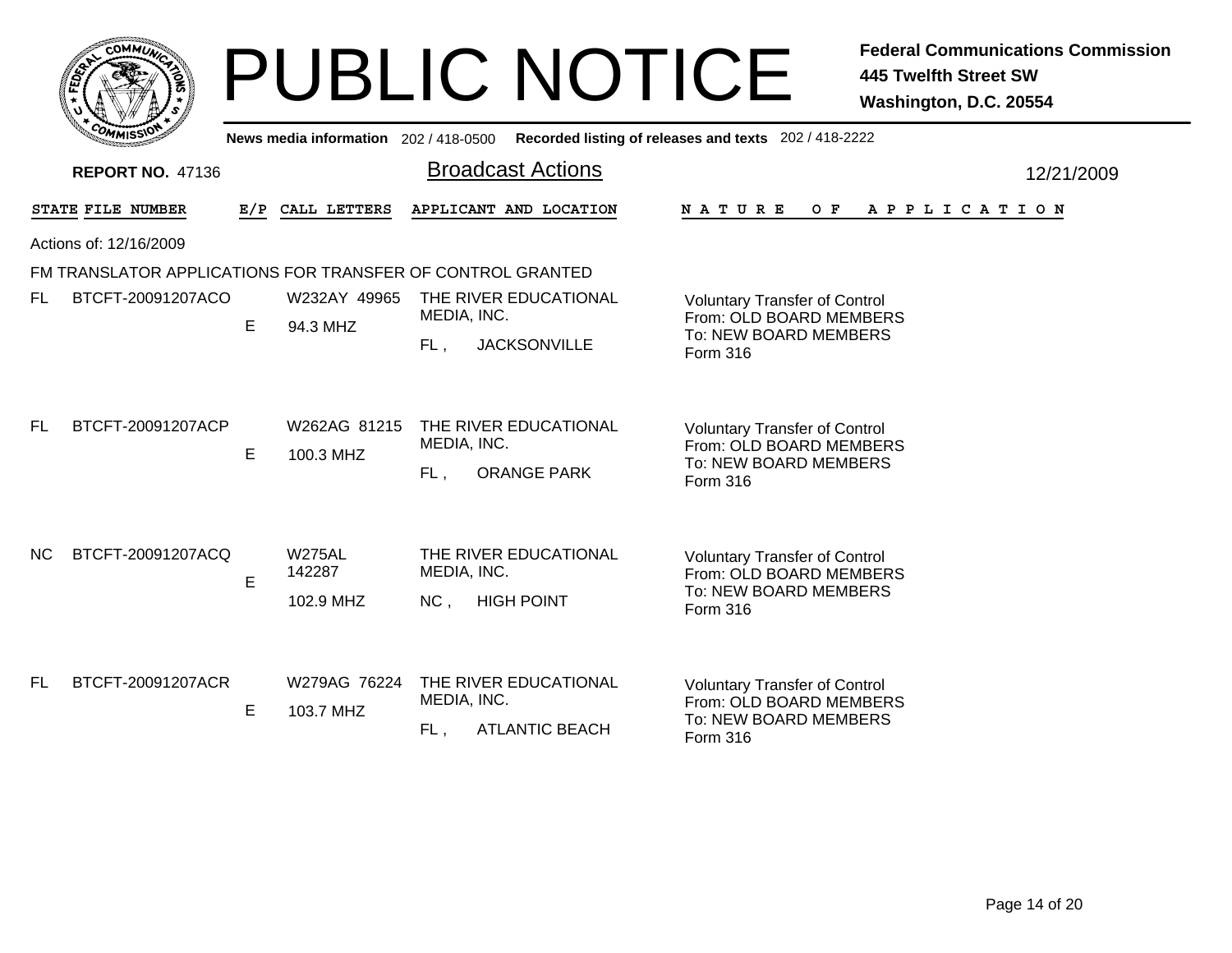|     | <b>COMMUT</b>                                                                                                                                                                                            |                                                       |                                    |            | <b>PUBLIC NOTICE</b>                                                                                |                    | <b>Federal Communications Commission</b><br><b>445 Twelfth Street SW</b><br>Washington, D.C. 20554 |  |  |
|-----|----------------------------------------------------------------------------------------------------------------------------------------------------------------------------------------------------------|-------------------------------------------------------|------------------------------------|------------|-----------------------------------------------------------------------------------------------------|--------------------|----------------------------------------------------------------------------------------------------|--|--|
|     | News media information 202/418-0500                                                                                                                                                                      | Recorded listing of releases and texts 202 / 418-2222 |                                    |            |                                                                                                     |                    |                                                                                                    |  |  |
|     | <b>REPORT NO. 47136</b>                                                                                                                                                                                  |                                                       |                                    |            | <b>Broadcast Actions</b>                                                                            |                    | 12/21/2009                                                                                         |  |  |
|     | STATE FILE NUMBER                                                                                                                                                                                        | E/P                                                   | CALL LETTERS                       |            | APPLICANT AND LOCATION                                                                              | N A T U R E<br>O F | A P P L I C A T I O N                                                                              |  |  |
|     | Actions of: 12/16/2009                                                                                                                                                                                   |                                                       |                                    |            |                                                                                                     |                    |                                                                                                    |  |  |
|     |                                                                                                                                                                                                          |                                                       |                                    |            | DIGITAL TRANSLATOR OR DIGITAL LPTV APPLICATIONS FOR DTV REPLACEMENT TRANSLATOR GRANTED              |                    |                                                                                                    |  |  |
| ΚS  | BDRTCDT-20091208AAW                                                                                                                                                                                      | E                                                     | WIBW-TV<br>63160                   | <b>LLC</b> | <b>GRAY TELEVISION LICENSEE,</b>                                                                    | WIBW-TV.           | Construction permit for a DTV Replacement Translator for callsign                                  |  |  |
|     |                                                                                                                                                                                                          |                                                       | CHAN-44                            | KS,        | <b>TOPEKA</b>                                                                                       |                    |                                                                                                    |  |  |
| VA. | DIGITAL TRANSLATOR OR DIGITAL LPTV APPLICATIONS FOR LICENSE TO COVER GRANTED<br>BLDVL-20091210ABF<br>WGBS-LD<br>JOAN AND KENNETH WRIGHT<br>License to cover construction permit no: BDISDVL-20081007ACA, |                                                       |                                    |            |                                                                                                     |                    |                                                                                                    |  |  |
|     |                                                                                                                                                                                                          | E                                                     | 31350<br>CHAN-11                   | VA,        | <b>HAMPTON</b>                                                                                      | callsign WGBS-LP.  |                                                                                                    |  |  |
| PA. | BLEDT-20091210ACU                                                                                                                                                                                        | E                                                     | <b>WVIA-TV 47929</b><br>CHAN-44    | $PA$ .     | <b>NORTHEASTERN</b><br>PENNSYLVANIA EDUCATIONAL<br><b>TELEVISION ASSOCIATION</b><br><b>SCRANTON</b> | callsign WVIA-TV.  | License to cover construction permit no: BDRTET-20090430ABG,                                       |  |  |
| MI  | BLDTL-20091210ADC                                                                                                                                                                                        | E                                                     | <b>W26BX-D</b><br>67780<br>CHAN-26 | MI.        | TCT OF MICHIGAN, INC.<br><b>KALAMAZOO</b>                                                           | callsign W26BX.    | License to cover construction permit no: BDFCDTT-20060331AYN,                                      |  |  |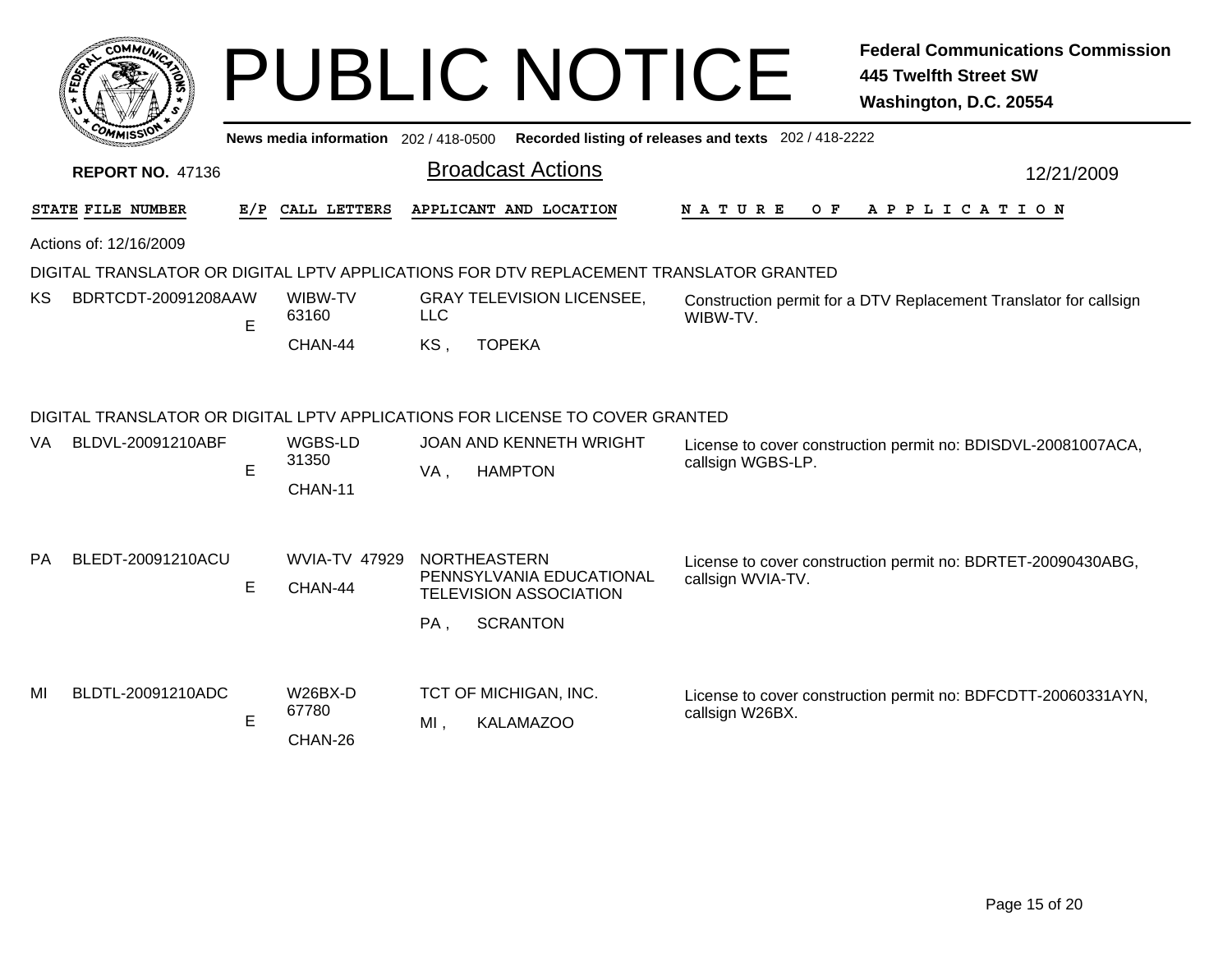|    | <b>COMMUX</b>           |     |                                                        |     | <b>PUBLIC NOTICE</b>                                                         |                                                       | <b>Federal Communications Commission</b><br><b>445 Twelfth Street SW</b><br>Washington, D.C. 20554 |  |
|----|-------------------------|-----|--------------------------------------------------------|-----|------------------------------------------------------------------------------|-------------------------------------------------------|----------------------------------------------------------------------------------------------------|--|
|    |                         |     | News media information $202/418-0500$                  |     |                                                                              | Recorded listing of releases and texts 202 / 418-2222 |                                                                                                    |  |
|    | <b>REPORT NO. 47136</b> |     |                                                        |     | <b>Broadcast Actions</b>                                                     |                                                       | 12/21/2009                                                                                         |  |
|    | STATE FILE NUMBER       | E/P | CALL LETTERS                                           |     | APPLICANT AND LOCATION                                                       | N A T U R E<br>O F                                    | A P P L I C A T I O N                                                                              |  |
|    | Actions of: 12/16/2009  |     |                                                        |     |                                                                              |                                                       |                                                                                                    |  |
|    |                         |     |                                                        |     | DIGITAL TRANSLATOR OR DIGITAL LPTV APPLICATIONS FOR LICENSE TO COVER GRANTED |                                                       |                                                                                                    |  |
| ID | BLDTL-20091210ADE       |     | KMNZ-LD                                                |     | SPOKANE TELEVISION, INC.                                                     |                                                       | License to cover construction permit no: BMPDTL-20090309ABJ,                                       |  |
|    |                         | E   | 167859                                                 | ID. | <b>COEUR D'ALENE</b>                                                         | callsign KMNZ-LD.                                     |                                                                                                    |  |
| МΤ | BLDTT-20091210ADO       | E   | CHAN-40<br>$K14NI-D$<br>182550<br>CHAN-14              | MT, | <b>SWAN HILL TV DIST</b><br><b>FERNDALE</b>                                  | callsign K14NI-D.                                     | License to cover construction permit no: BNPDTT-20090825AEK,                                       |  |
| МΤ | BLDTT-20091210ADQ       | E   | K <sub>21</sub> K <sub>A</sub> -D<br>182551<br>CHAN-21 | MT, | <b>SWAN HILL TV DIST</b><br><b>FERNDALE</b>                                  | callsign K21KA-D.                                     | License to cover construction permit no: BNPDTT-20090825AEV,                                       |  |
| PA | BLCDT-20091211ACN       | E   | <b>WYOU 17010</b><br>CHAN-25                           | PA, | MISSION BROADCASTING, INC.<br><b>SCRANTON</b>                                | callsign WYOU.                                        | License to cover construction permit no: BDRTCDT-20090615ACB,                                      |  |
| РA | BLCDT-20091211ADO       | E   | WBRE-TV<br>71225<br>CHAN-28                            | PA, | NEXSTAR BROADCASTING, INC.<br><b>WILKES-BARRE</b>                            | callsign WBRE-TV.                                     | License to cover construction permit no: BDRTCDT-20090608ACH,                                      |  |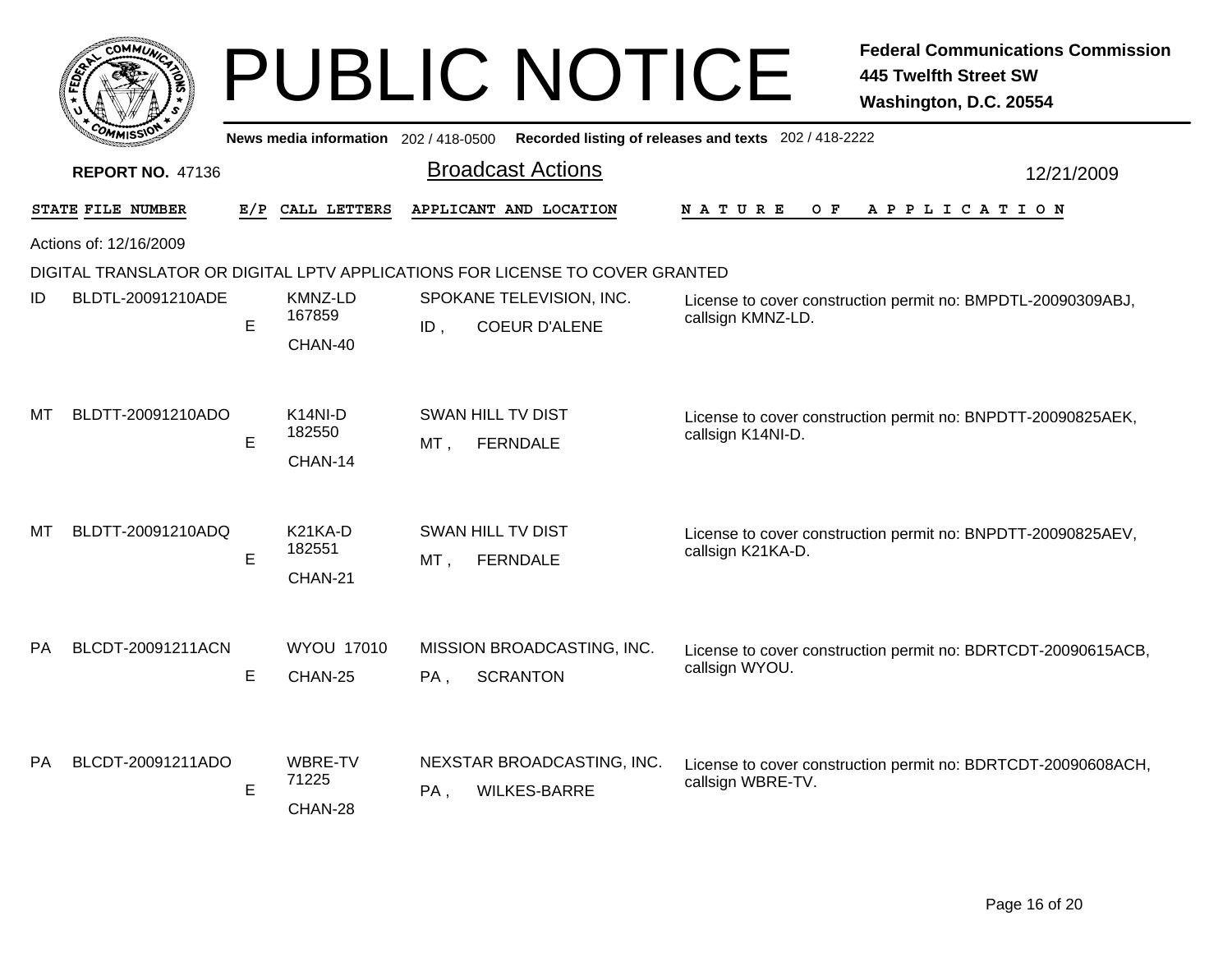|     | COMMUN                  |     |                                          | <b>PUBLIC NOTICE</b>                                                         | <b>Federal Communications Commission</b><br><b>445 Twelfth Street SW</b><br>Washington, D.C. 20554 |
|-----|-------------------------|-----|------------------------------------------|------------------------------------------------------------------------------|----------------------------------------------------------------------------------------------------|
|     |                         |     | News media information 202/418-0500      |                                                                              | Recorded listing of releases and texts 202 / 418-2222                                              |
|     | <b>REPORT NO. 47136</b> |     |                                          | <b>Broadcast Actions</b>                                                     | 12/21/2009                                                                                         |
|     | STATE FILE NUMBER       | E/P | CALL LETTERS                             | APPLICANT AND LOCATION                                                       | N A T U R E<br>O F<br>A P P L I C A T I O N                                                        |
|     | Actions of: 12/16/2009  |     |                                          |                                                                              |                                                                                                    |
|     |                         |     |                                          | DIGITAL TRANSLATOR OR DIGITAL LPTV APPLICATIONS FOR LICENSE TO COVER GRANTED |                                                                                                    |
|     | WA BLDTL-20091211ADW    | E   | KUSE-LD<br>168057<br>CHAN-46             | MAKO COMMUNICATIONS, LLC<br>SEATTLE<br>WA ,                                  | License to cover construction permit no: BMPDTL-20090428AAA,<br>callsign KUSE-LD.                  |
| NM  | BLDTT-20091211AEJ       | Е   | K40DI-D 32320<br>CHAN-40                 | LIN OF NEW MEXICO, LLC<br><b>RATON</b><br>NM,                                | License to cover construction permit no: BDFCDTT-20090310AAE,<br>callsign K40DI.                   |
| NM. | BLDTT-20091211AEL       | E   | K49FX-D 48563<br>CHAN-49                 | LIN OF NEW MEXICO, LLC<br><b>ALAMOGORDO</b><br>NM.                           | License to cover construction permit no: BDFCDTT-20060323AAJ,<br>callsign K49FX.                   |
| NΜ  | BLDTT-20091211AEN       | E   | K16BZ-D 48554<br>CHAN-16                 | LIN OF NEW MEXICO, LLC<br>$NM$ ,<br><b>RUIDOSO</b>                           | License to cover construction permit no: BDFCDTT-20060327AGI,<br>callsign K16BZ.                   |
| NM. | BLDTT-20091211AEQ       | E   | K <sub>27</sub> HP-D<br>13893<br>CHAN-27 | LIN OF NEW MEXICO, LLC<br><b>ALAMOGORDO</b><br>NM.                           | License to cover construction permit no: BDFCDTT-20080408AAQ,<br>callsign K27HP.                   |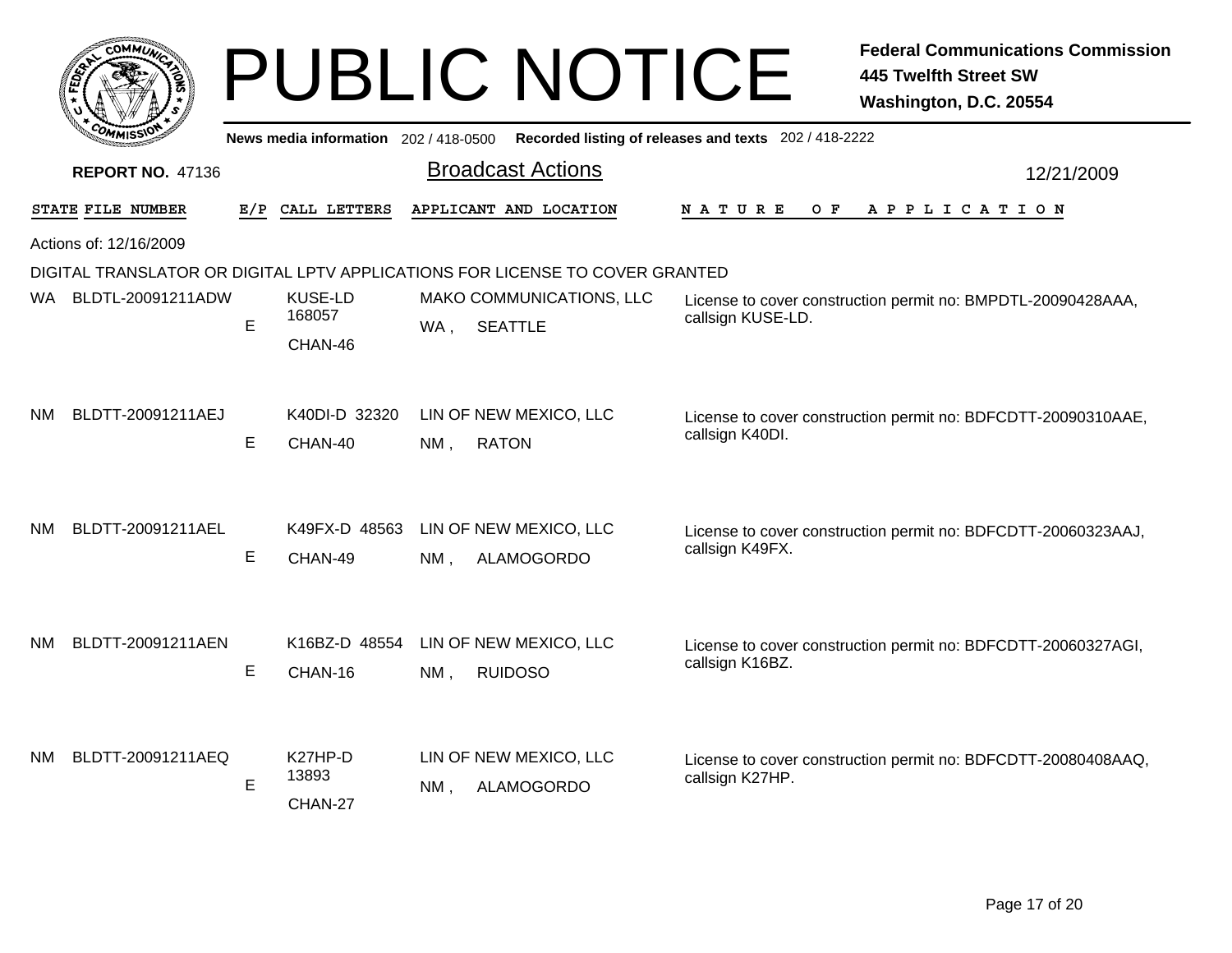|     |                         |     |                                           |                | <b>PUBLIC NOTICE</b>                                                         |                                                       | <b>Federal Communications Commission</b><br><b>445 Twelfth Street SW</b><br>Washington, D.C. 20554 |
|-----|-------------------------|-----|-------------------------------------------|----------------|------------------------------------------------------------------------------|-------------------------------------------------------|----------------------------------------------------------------------------------------------------|
|     |                         |     | News media information 202/418-0500       |                |                                                                              | Recorded listing of releases and texts 202 / 418-2222 |                                                                                                    |
|     | <b>REPORT NO. 47136</b> |     |                                           |                | <b>Broadcast Actions</b>                                                     |                                                       | 12/21/2009                                                                                         |
|     | STATE FILE NUMBER       | E/P | CALL LETTERS                              |                | APPLICANT AND LOCATION                                                       | N A T U R E<br>O F                                    | APPLICATION                                                                                        |
|     | Actions of: 12/16/2009  |     |                                           |                |                                                                              |                                                       |                                                                                                    |
|     |                         |     |                                           |                | DIGITAL TRANSLATOR OR DIGITAL LPTV APPLICATIONS FOR LICENSE TO COVER GRANTED |                                                       |                                                                                                    |
| NM. | BLDTT-20091211AEV       |     |                                           |                | K15FT-D 32312 LIN OF NEW MEXICO, LLC                                         |                                                       | License to cover construction permit no: BDFCDTT-20080703ABV,                                      |
|     |                         | E   | CHAN-15                                   | NM ,           | <b>ROSWELL</b>                                                               | callsign K15FT.                                       |                                                                                                    |
| CO  | BLDTT-20091211AEW       | E   | K45GD-D<br>58899<br>CHAN-45               | CO.            | <b>SAN LUIS VALLEY</b><br>TELEVISION.INC.<br>ROMEO, ETC.                     | callsign K45GD.                                       | License to cover construction permit no: BDFCDTT-20060331ARV,                                      |
| UT  | BLDTT-20091211AGF       | E   | K27KH-D<br>50537                          |                | <b>WESTERN KANE COUNTY</b><br><b>SPECIAL SERVICE DISTRICT #1</b>             | callsign K30CP-D.                                     | License to cover construction permit no: BDISDTT-20090803AAR,                                      |
|     |                         |     | CHAN-27                                   | UT,            | ORDERVILLE                                                                   |                                                       |                                                                                                    |
| UT. | BLDTT-20091211AGI       | E.  | K <sub>29</sub> JA-D<br>182377<br>CHAN-29 | UT .           | <b>WESTERN KANE COUNTY</b><br>SPECIAL SERVICE DISTRICT #1<br><b>ALTON</b>    | callsign K29JA-D.                                     | License to cover construction permit no: BNPDTT-20090825BCH,                                       |
| NY  | BLDTT-20091214AEH       |     | W46IT-D 44026                             |                | <b>MOUNTAIN LAKES PUBLIC</b>                                                 |                                                       | License to cover construction permit no: BDISDTT-20060331AHW,                                      |
|     |                         | Е   | CHAN-46                                   | <b>COUNCIL</b> | <b>TELECOMMUNICATIONS</b>                                                    | callsign W60AO.                                       |                                                                                                    |
|     |                         |     |                                           | $NY$ ,         | PORT HENRY                                                                   |                                                       |                                                                                                    |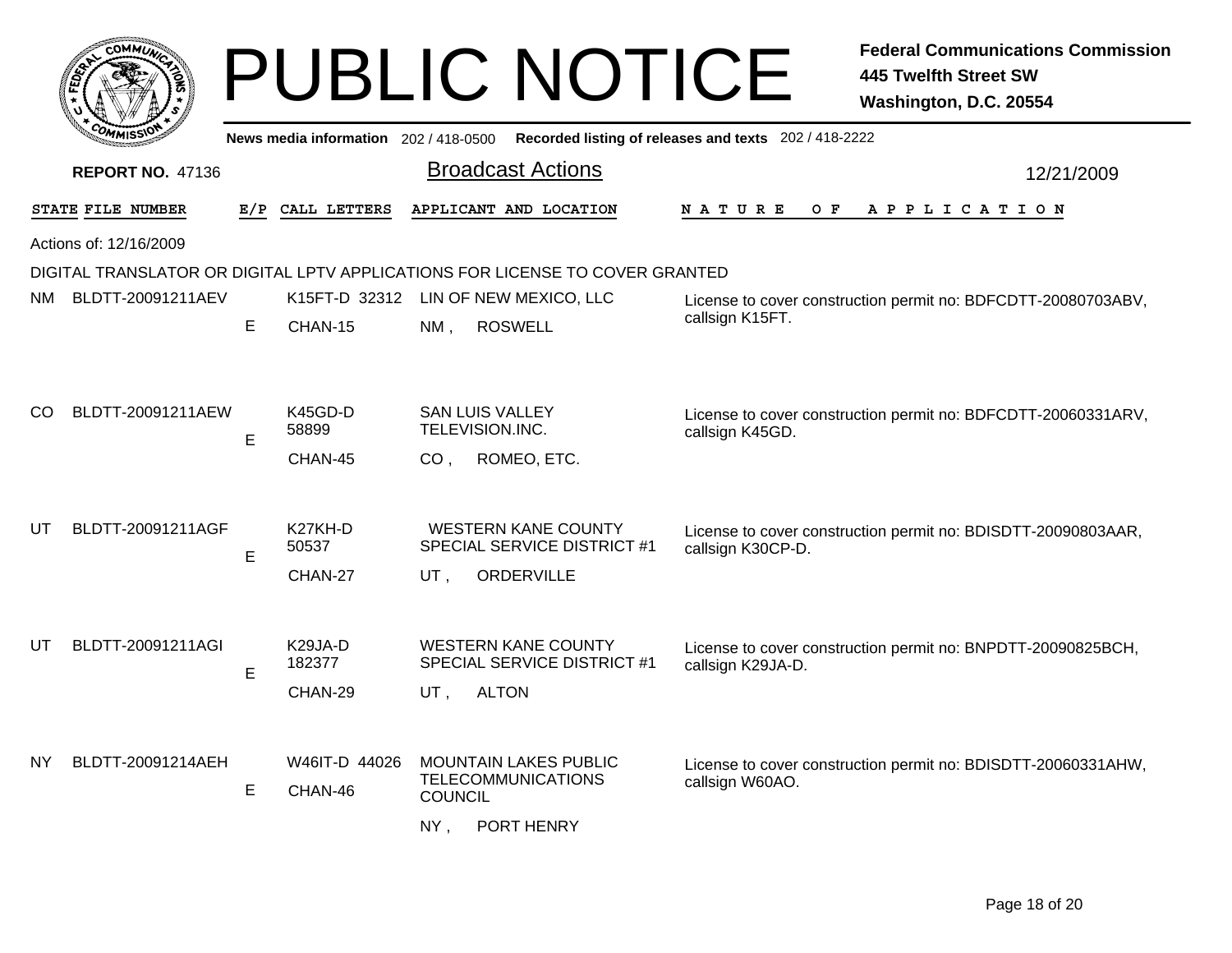|                                                                                                                                   |     |                                     | <b>PUBLIC NOTICE</b>                                                                        |                                                                         | <b>Federal Communications Commission</b><br><b>445 Twelfth Street SW</b><br>Washington, D.C. 20554 |  |  |  |
|-----------------------------------------------------------------------------------------------------------------------------------|-----|-------------------------------------|---------------------------------------------------------------------------------------------|-------------------------------------------------------------------------|----------------------------------------------------------------------------------------------------|--|--|--|
|                                                                                                                                   |     |                                     | News media information 202 / 418-0500 Recorded listing of releases and texts 202 / 418-2222 |                                                                         |                                                                                                    |  |  |  |
| <b>REPORT NO. 47136</b>                                                                                                           |     |                                     | <b>Broadcast Actions</b>                                                                    |                                                                         | 12/21/2009                                                                                         |  |  |  |
| STATE FILE NUMBER                                                                                                                 | E/P | CALL LETTERS                        | APPLICANT AND LOCATION                                                                      | N A T U R E                                                             | OF APPLICATION                                                                                     |  |  |  |
| Actions of: 12/16/2009<br>DIGITAL TRANSLATOR OR DIGITAL LPTV APPLICATIONS FOR MINOR MODIFICATION TO A CONSTRUCTION PERMIT GRANTED |     |                                     |                                                                                             |                                                                         |                                                                                                    |  |  |  |
| BMPDTL-20091210ACZ<br>NY                                                                                                          | E   | W20CQ-D<br>168738<br>CHAN-20        | 7THDAY ADVENTIST<br><b>COMMUNITY HEALTH SERV. OF</b><br>GTR. NY<br>NY,<br><b>HEMPSTEAD</b>  | Modification of construction permit file number<br>BDCCDTL-20061027AGS. |                                                                                                    |  |  |  |
| BMPDTL-20091211ACM<br>OR.                                                                                                         | E   | K30JT-D<br>168209<br>CHAN-30        | NPG OF OREGON, INC.<br>OR, LA PINE                                                          | Modification of construction permit file number<br>BDCCDTT-20061030ABW. |                                                                                                    |  |  |  |
|                                                                                                                                   |     |                                     | TV TRANSLATOR OR LPTV STATION APPLICATIONS FOR MINOR CHANGE TO A LICENSED FACILITY GRANTED  |                                                                         |                                                                                                    |  |  |  |
| BPTTL-20090824ALY<br>TX.                                                                                                          | E   | K21GU 127755<br>CHAN-21             | PRISM BROADCASTING<br>NETWORK, INC.<br><b>MIDLAND</b><br>TX,                                | Engineering Amendment filed 12/09/2009                                  | Minor change in licensed facilities, callsign K21GU.                                               |  |  |  |
| BPTTL-20090824AME<br>MО                                                                                                           | Е   | <b>KLMC-LP</b><br>127741<br>CHAN-28 | PRISM BROADCASTING<br>NETWORK, INC.<br>JEFFERSON CITY<br>MO.                                | Engineering Amendment filed 12/09/2009                                  | Minor change in licensed facilities, callsign KLMC-LP.                                             |  |  |  |